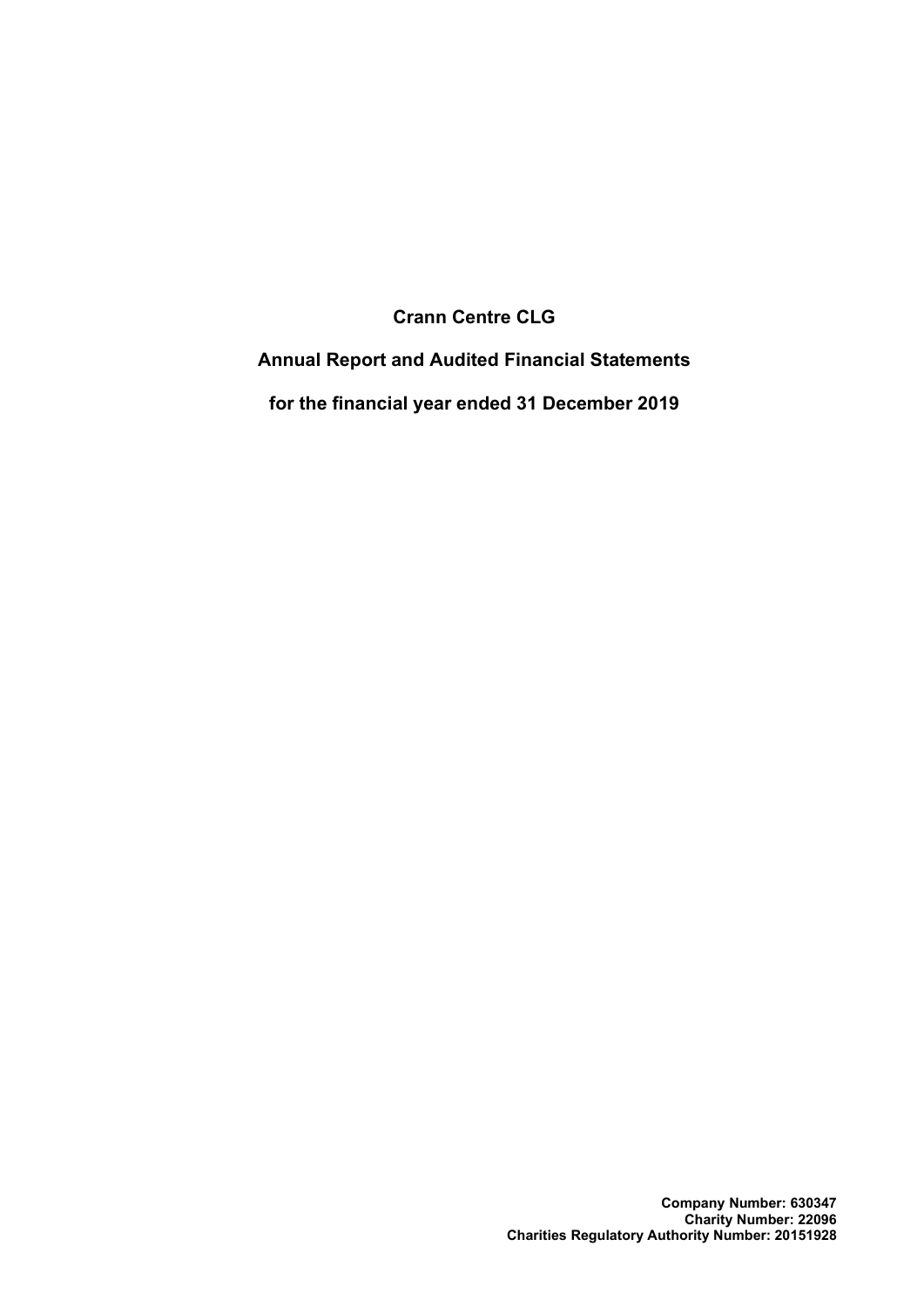# Crann Centre CLG

# **CONTENTS**

|                                                                | Page      |
|----------------------------------------------------------------|-----------|
| Reference and Administrative Information                       | 3         |
| <b>Chairperson's Report</b>                                    | $4 - 6$   |
| Directors' Annual Report                                       | $7 - 19$  |
| Directors' Responsibilities Statement                          | 20        |
| Independent Auditor's Report                                   | $21 - 23$ |
| <b>Statement of Financial Activities</b>                       | 24        |
| <b>Balance Sheet</b>                                           | 25        |
| <b>Statement of Cash Flows</b>                                 | 26        |
| Notes to the Financial Statements                              | $27 - 32$ |
| Supplementary Information relating to the Financial Statements | 33        |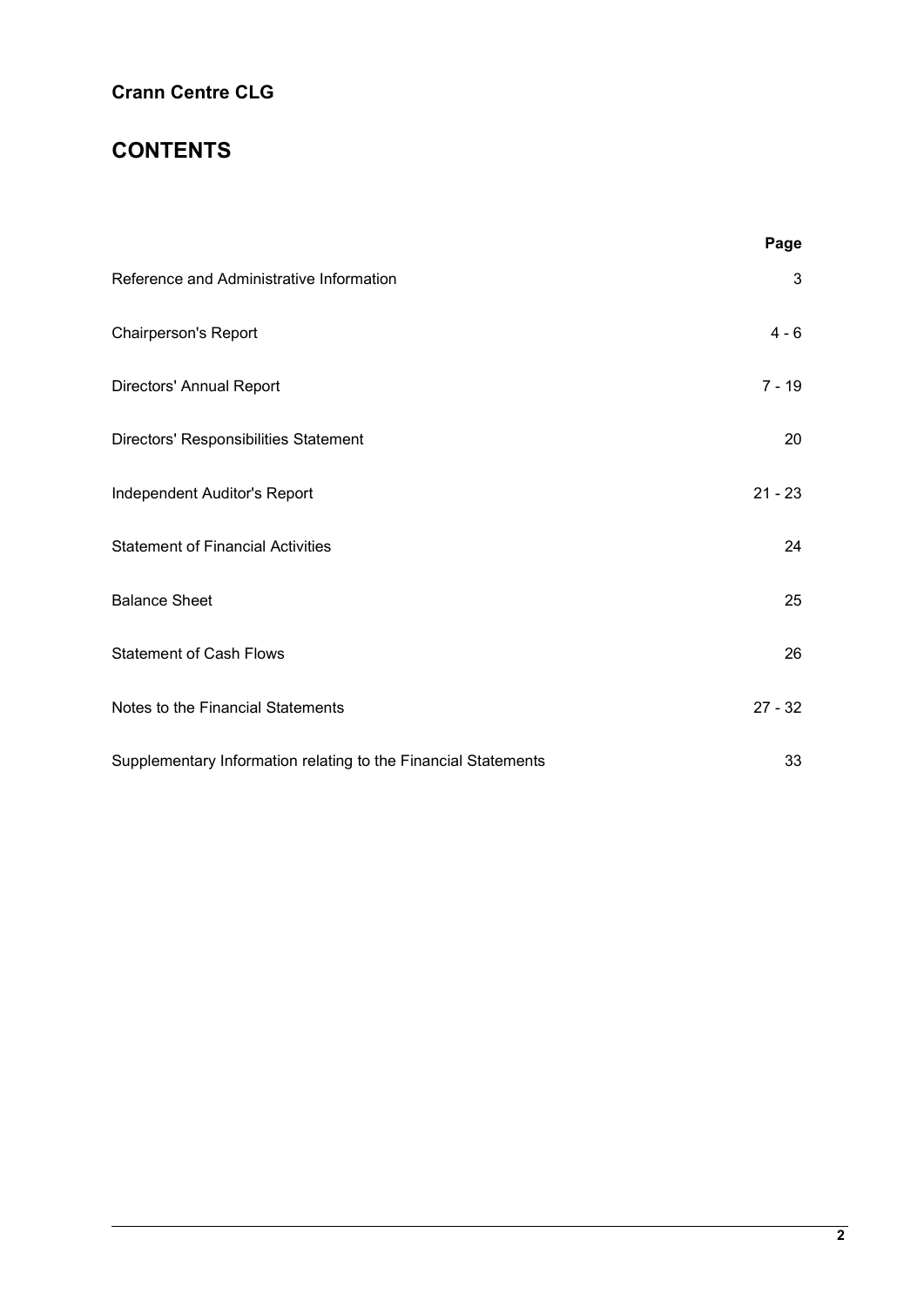### Crann Centre CLG REFERENCE AND ADMINISTRATIVE INFORMATION

| <b>Directors</b>                               | Kate Jarvey<br>Elizabeth O Meara (Resigned 18 December 2019)<br>Mary O Grady<br>Caroline Kiely (Resigned 30 April 2019)<br>Arthur Comyn<br><b>Annette Cotter</b><br>Vanda Yates (Resigned 30 April 2019)<br>Tadhg Buckley (Appointed 18 December 2019)<br>Brian Coleman (Appointed 30 April 2019)<br>Cleo Yates (Appointed 30 April 2019) |
|------------------------------------------------|-------------------------------------------------------------------------------------------------------------------------------------------------------------------------------------------------------------------------------------------------------------------------------------------------------------------------------------------|
| <b>Company Secretary</b>                       | Annette Cotter (Appointed 1 May 2019)<br>Kate Jarvey (Resigned 1 May 2019)                                                                                                                                                                                                                                                                |
| <b>Charity Number</b>                          | 22096                                                                                                                                                                                                                                                                                                                                     |
| <b>Charities Regulatory Authority Number</b>   | 20151928                                                                                                                                                                                                                                                                                                                                  |
| <b>Company Number</b>                          | 630347                                                                                                                                                                                                                                                                                                                                    |
| <b>Registered Office and Principal Address</b> | <b>Classis Road</b><br>Ovens<br>Ballincollig<br>Co. Cork                                                                                                                                                                                                                                                                                  |
| <b>Auditors</b>                                | O'Brien Coffey MacSweeny<br>Allman House<br><b>Tralee Road</b><br>Killarney<br>Co. Kerry                                                                                                                                                                                                                                                  |
| <b>Bankers</b>                                 | Bank of Ireland<br><b>Bank Place</b><br>Mallow<br>Co. Cork<br>Ireland                                                                                                                                                                                                                                                                     |
| <b>Solicitors</b>                              | David J O Meara & Sons<br><b>Bank Place</b><br>Mallow<br>Co. Cork                                                                                                                                                                                                                                                                         |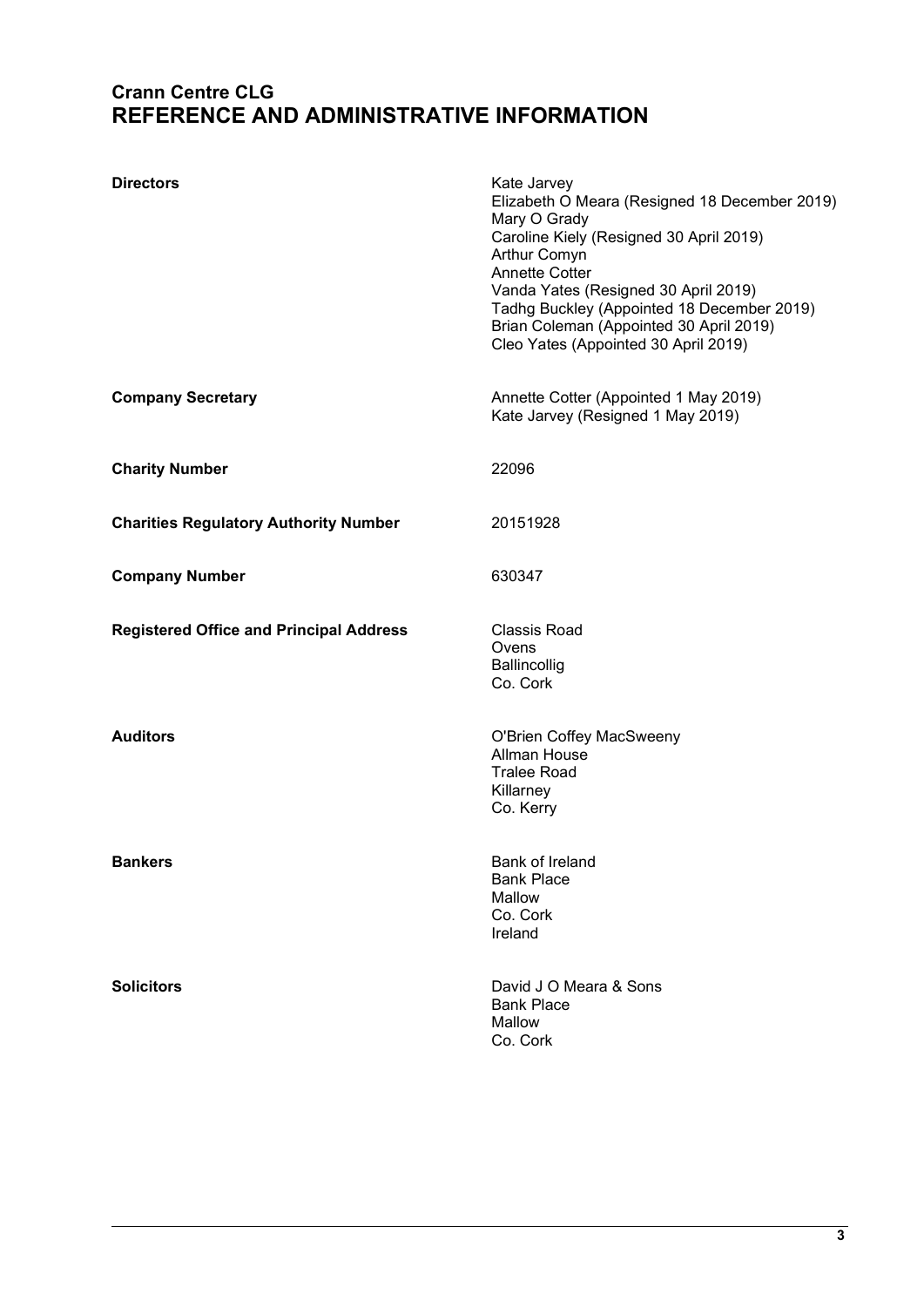### Crann Centre CLG CHAIRPERSON'S REPORT

for the financial year ended 31 December 2019

### Note from our Chair and Founder, Ms Kate Jarvey

On behalf of our team at The Crann Centre, I am pleased to add this note to our Annual Report and Audited Financial Statements.

2019 was an important year for The Crann Centre, we had an opportunity to deliver for some of the stakeholders who have been with the organisation since our founding in 2014. Crucially we rolled out a range of evidenced based, best practice, holistic services linked to the Crann Model of Care. This has meant that an increasing number of children, adults and families have been empowered to live their best lives.

We recruited and developed our core staff team who work closely with a group of therapists and other professionals on developing and delivering high quality services which can have real impact. Our staff have a shared sense of the enormous potential for The Crann Centre to help change people's lives, they are determined that we reach as many people as possible and help create positive outcomes.

I am grateful to our Board members and the members of our Board Sub-Committees who have committed their time, skills and energies to ensuring that The Crann Centre has best practice governance systems and a strategy which guides our work in the coming years . The Board Members bring a diverse range of expert skills and life experience to the work of Crann, which is profoundly appreciated by me and all the Crann Team.

I also wish to acknowledge with profound thanks the support of the Crann Steering Committee. The professional wisdom and guidance from this Committee has been fundamental to the strong development path of the Crann project today.

I am delighted that we brought together a really special group of young people to form the Crann Junior Board. Their energy and enthusiasm is so refreshing, they will make an important contribution to our governance, ensuring that our strategy and planning reflects the voice and aspirations of youth.

On behalf of all of us at The CrannCentre, I want to express a deep gratitude to our funders, The Ruth Lilly Philanthropic Foundation and the members of the Lilly family who have generously supported the organisation. We are grateful to the American Fund for Charities for their stewardship of these funds and for their advice and support. It was a real vote of confidence to receive funding from the Tomar Trust, The National Lottery, The Hospital Saturday Fund and Cork County Council during 2019. We are very grateful that you see the potential in the programmes at The Crann Centre.

Our founding stakeholders are The Cork Spina Bifida & Hydrocephalus Association and The Kerry Spina Bifida & Hydrocephalus Association, during 2019 we had numerous opportunities to strengthen our connections with the adult, children and family members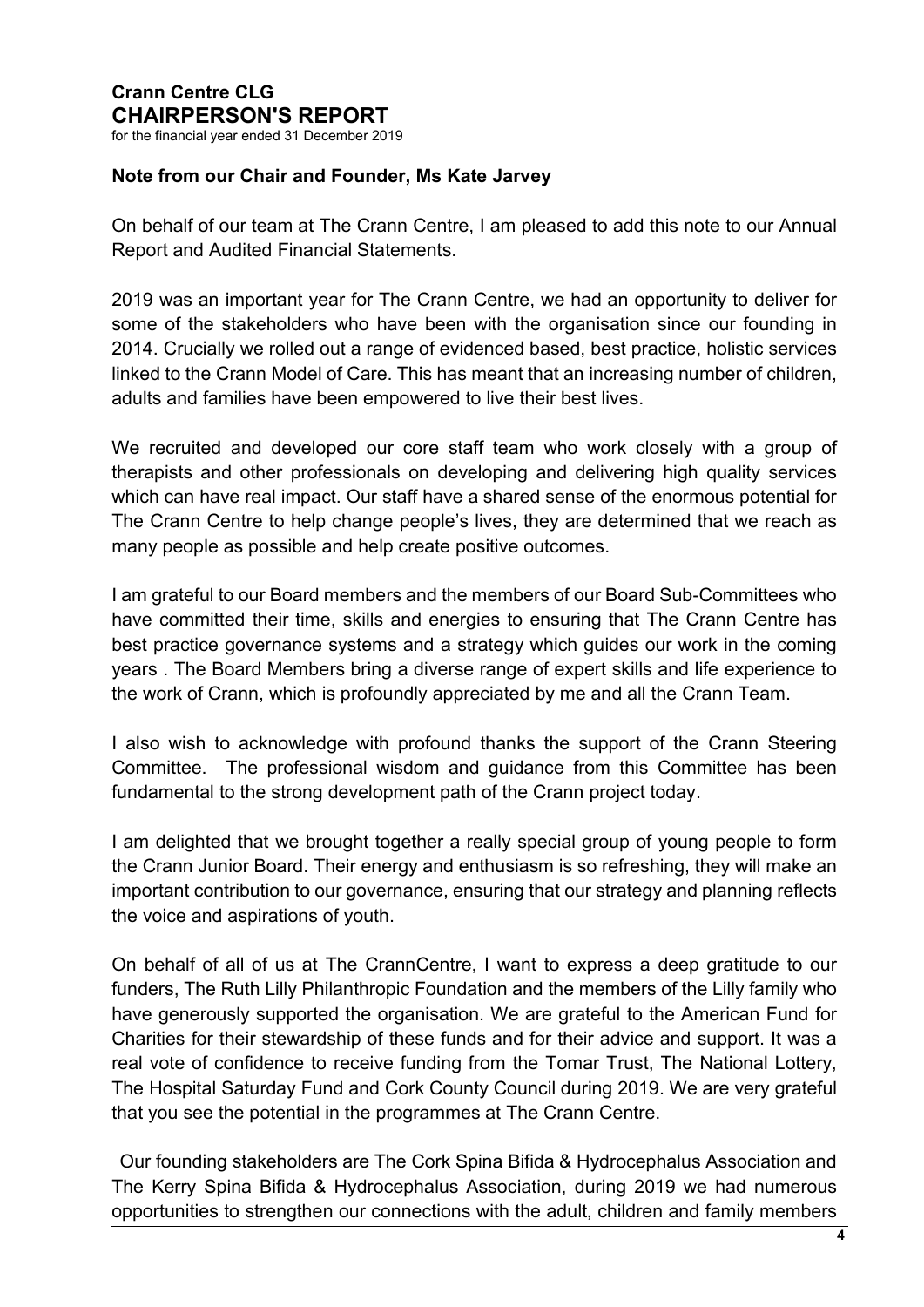# Crann Centre CLG CHAIRPERSON'S REPORT

for the financial year ended 31 December 2019

who make such a strong commitment to these two organisations. It is a privilege to have their insight and involvement as we grow our services and supports for them and the people they care about.

I am pleased that during the year we were in a position to strengthen our working relationship with Dr Oliva O Mahony at University Hospital Cork and with both Dr Jane Leonard and Dr Irwin Gill at Temple Street Children's Hospital, we are happy to be supporting their vital work.

One of the real strengths of The Crann Centre is the partnerships which we have developed here in Ireland and internationally. In Ireland we are pleased to work with the departments of Physiotherapy. Occupational Therapy the Disability Support Service and the Business School at University College Cork, Enable Ireland, The UNESCO Chair at the Institute of Technology Tralee, the team at Spinal Injuries Ireland who share The Crann Centre with us and their colleagues in Dublin , Spina Bifida Hydrocephalus Ireland ,The Cork Sports Partnership, The Mid West Spina Bifida and Hydrocephalus Association, The Rebel Wheelers, Muscular Dystrophy Ireland and the Irish Wheelchair Association.

Our Binational collaboration with Riley Children's Hospital Indiana University School of Medicine is very important to the development at Crann. Dr Mary Ciccarelli and Dr Joseph O'Neil and their teams are using their knowledge and experience to support the development of programmes at Crann and on exciting shared initiatives which will help change lives both here and in the United States. We are grateful for the very practical support which we receive from Dr Anke Scheele and John Leen and the world class team at the Swiss Paraplegic Centre in Nottwil, Switzerland. We are grateful too to the Aspen Institute for their support in allowing us to adopt their 2 Generation Model to build our Model of Care.

As Founder and Chair I am excited for the future for The Crann Centre , we have a lot of hard work ahead of us to deliver on our commitments to people who are living with Spina Bifida Hydrocephalus as well as other disabilities and their families ,however our progress during 2019 gives me great confidence that we will succeed.

Kate Jarvey Board Chair & Founder

\_\_\_\_\_\_\_\_\_\_\_\_\_\_\_\_\_\_\_\_\_\_\_\_\_\_\_\_\_\_\_\_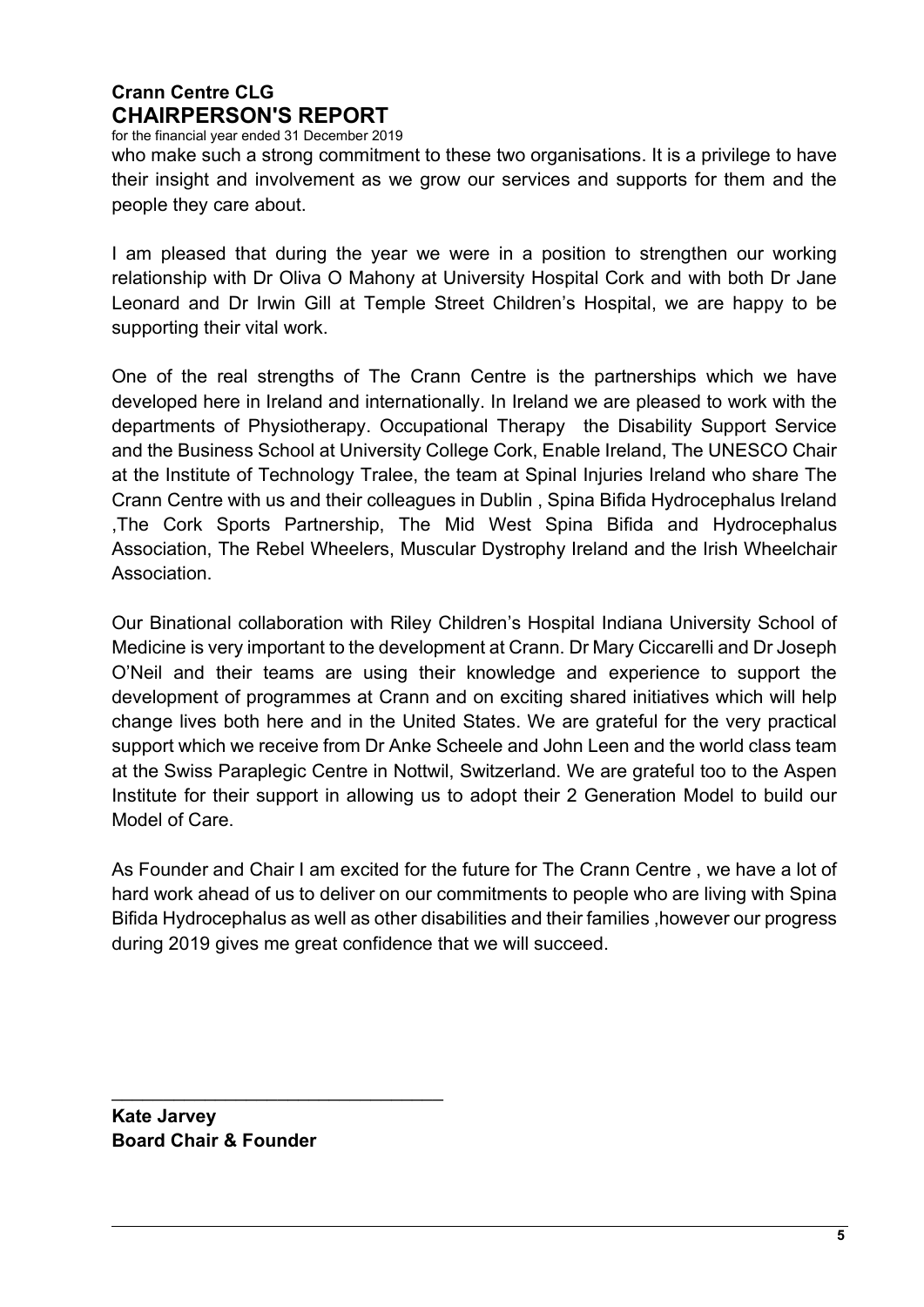# Note from our Chief Executive, Mr Padraig Mallon

It was a privilege to be appointed as Chief Executive of The Crann Centre in April 2019. It has been a positive year, working with colleagues and our Board of Directors to build our capacity and introduce a suite of services and supports which our research tells us is having a real impact. It has been really positive to work alongside the adults, children and families who use the services at The Crann Centre, their willingness to engage with the team and the suite of services on offer is positive. Their feedback motivates the team to improve what we do to create better outcomes.

I am very grateful to the people from a wide range of organisations who have willingly supported The Crann Centre and given their expertise, knowledge, and experience so generously in order to help us build capacity and initiate services and supports. It is really energising for the team to see such a level of interest in The Crann Centre and such generosity towards a relatively new organisation from peer organisations, clinicians, academia, and business.

Our underlying emphasis is on creating impact for the people who use our services, their families and in society. We are focused on measuring and reporting this impact to build awareness of The Crann Centre and our services along with making the case for public and private funding for our important work. I am grateful to Mr Anthony Chase and our binational partners in Riley Childrens Hospital Indiana University School of Medicine and Mr Adrian Wistreich in Ireland for their help in building our measurement and evaluation systems. By capturing and collating this data we are building a case for the value of The Crann Centre which we hope will resonate with public and private funders.

I am proud of what our new team are achieving together, the positive culture at The Crann Centre ensures that anyone who engages with us experiences a unique organisation which is destined to have a significant impact

\_\_\_\_\_\_\_\_\_\_\_\_\_\_\_\_\_\_\_\_\_\_\_\_\_\_\_\_\_\_\_\_ Padraig Mallon Chief Executive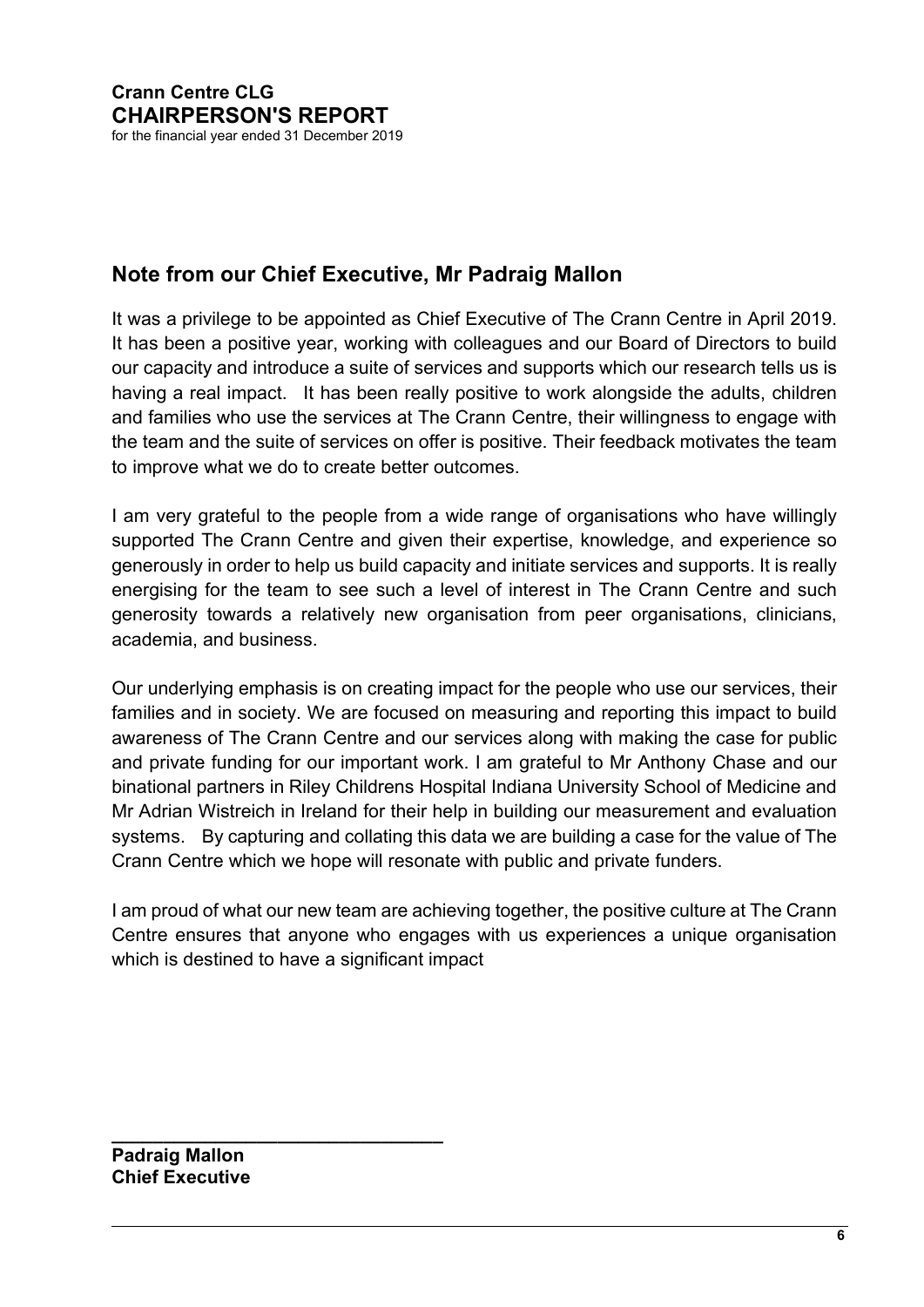for the financial year ended 31 December 2019

The directors present their Directors' Annual Report, combining the Directors' Report and Trustees' Report, and the audited financial statements for the financial year ended 31 December 2019.

The financial statements are prepared in accordance with the Companies Act 2014, FRS 102 "The Financial Reporting Standard applicable in the UK and Republic of Ireland" and Accounting and Reporting by Charities: Statement of Recommended Practice applicable to charities preparing their financial statements in accordance with the Financial Reporting Standard applicable in the UK and Republic of Ireland (FRS 102).

The Directors' Report contains the information required to be provided in the Directors' Annual Report under the Statement of Recommended Practice (SORP) guidelines. The directors of the company are also charity trustees for the purpose of charity law and under the company's constitution are known as members of the board of trustees.

In this report the directors of Crann Centre CLG present a summary of its purpose, governance, activities, achievements, and finances for the financial year 2019.

The company is a registered charity and hence the report and results are presented in a form which complies with the requirements of the Companies Act 2014 and, although not obliged to comply with the Statement of Recommended Practice applicable in the UK and Republic of Ireland (FRS 102) (effective 1 January 2015), the organisation has implemented its recommendations where relevant in these financial statements.

The company is limited by guarantee not having a share capital.

The Crann Centre provides evidence based, high quality services and supports for people impacted by Spina Bifida Hydrocephalus and other physical disabilities

Our services enable better health and wellbeing for adults, children and their families and empower them to participate in work or education, social activities and in their community leading to an improved quality of life. We are committed to inclusivity, we work to create opportunities, through our services and advocacy, which enable adults, children, and families to participate at all levels and live their best lives.

Our focus is on reaching as many people possible and delivering great outcomes. In order to achieve this outcome, we need to use our resources effectively, focus on quality and build strategic alliances to expand our reach and influence

### Mission Statement

Our mission is to implement an evidence based, best practice Model of Care that delivers meaningful outcomes for the children adults and families who use our services and that we continue to empower them throughout the whole of their lives.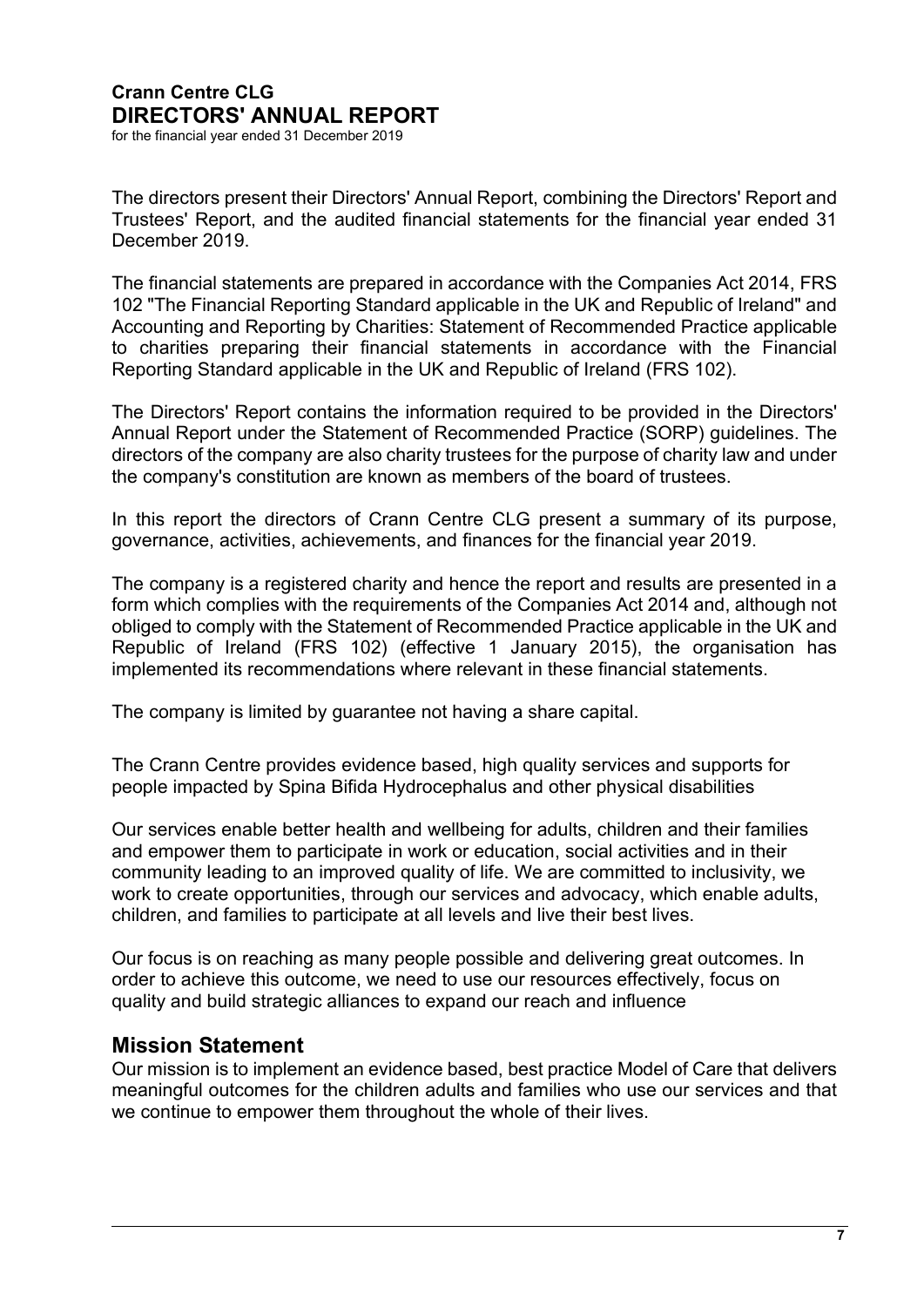for the financial year ended 31 December 2019

# Our Vision

Our vision is an inclusive partnership which empowers children and adults with Spina Bifida Hydrocephalus and those with physical disabilities along with their families to live their best lives.

# Our Values

Integrity: We believe in best practice and gathering evidence to validate our impact.

Courage: We support and promote independence in thought and actions.

Respect: We listen, encourage, and show gratitude for support, ideas, and inputs.

Curiosity: We value learning and exploration by providing reliable, accessible information for persons with a disability and their family.

Family led: Through our services we seek to empower families to live their best lives.

Inclusivity: We promote diversity and value varied cultures, and backgrounds, in our relationships and interactions.

Collaboration: We prioritise collaborations with likeminded individuals and organisations to develop the best services and supports.

# Strategy

We have identified 5 strategic priorities that will guide our operations planning and our focus.

1. Build and deliver great services.

2. Expand awareness of The Crann Centre and the important issues for our service users.

- 3. Generate sufficient sustainable income to secure our future.
- 4. Strengthen our capacity and sustainability.
- 5. Build and sustain collaborations which enable delivery of our strategy.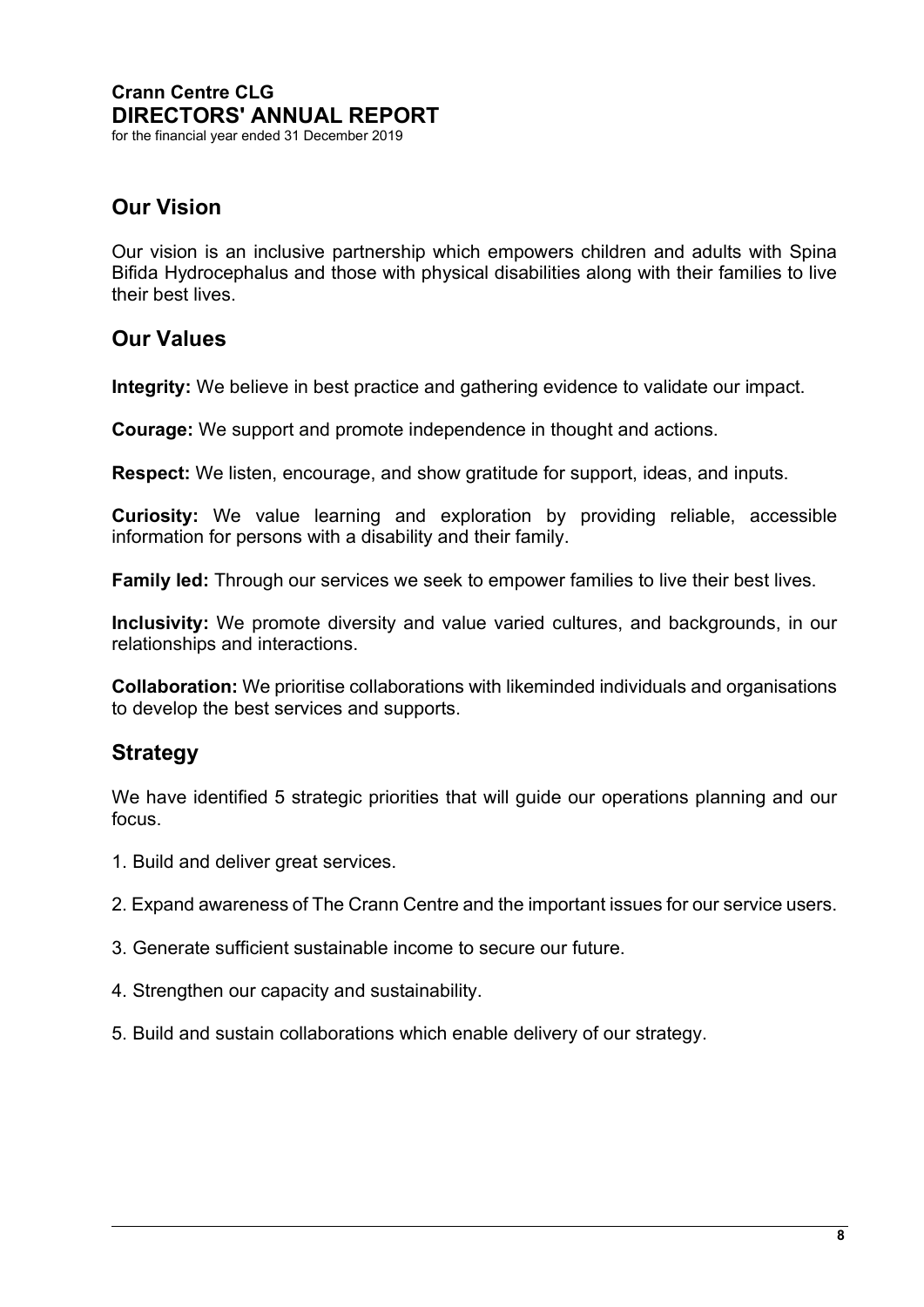for the financial year ended 31 December 2019

# Structure, Governance and Management

### **Structure**

The Crann Centre CLG. is governed by a board of directors.

Each year at the Annual General Meeting 2 of the board members elected from the membership retire by rotation and may be eligible for re-election. The process for nominations and voting is laid out in the 'Election Rules' document which is made available to all members.

During 2019 Elizabeth O'Meara and Caroline Kiely stepped down as board members. Brian Coleman, Tadhg Buckley, and Cleo Yates were appointed as new Board members during the year.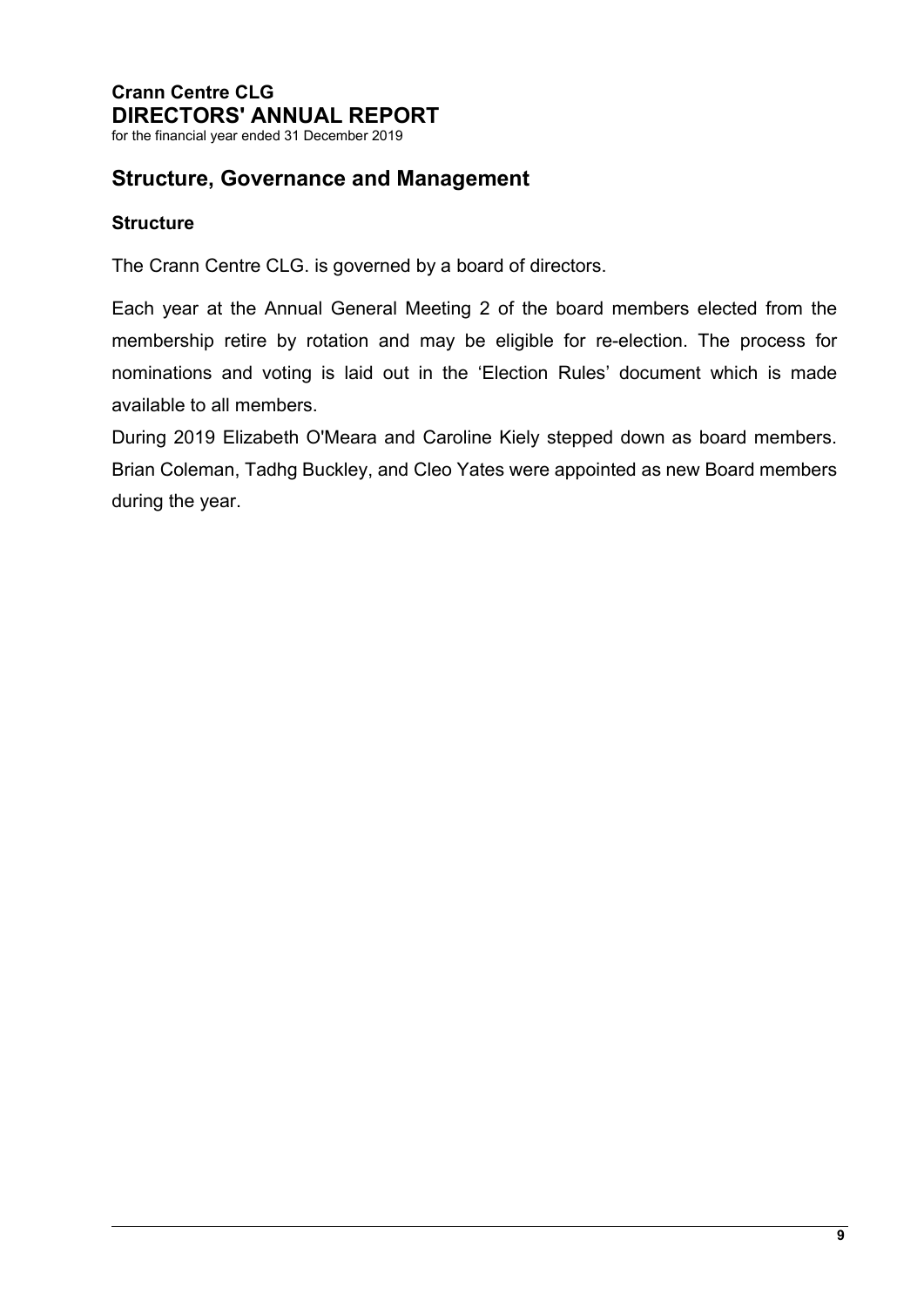for the financial year ended 31 December 2019

# Composition of the Board and Board Appointment Process

The Board give their time to The Crann Centre on a voluntary basis and receive no remuneration for their work. Out-of-pocket expenses may be reimbursed. There are seven Board members with a diverse range of backgrounds and experience.

The Board members add value to how we plan and deliver our services, our governance, and our culture. Two of the members in addition to their professional backgrounds are parents of children who use the services at The Crann Centre, one members is a solicitor, one member has an audit and finance background, another member works in safeguarding, child and adult protection. The Board Chair has lifelong experience of philanthropy and not for profit organisations. Appointment to the Board and the subcommittees, is managed by the Nominating and Governance Sub-Committee. All new directors are required to go through an induction process.

The Board ensure that the strategy, operations plans, and daily activities are consistent with The Crann Centre's charitable objectives, aims and values. There are clear distinctions between the roles of the Board of Directors, the Chief Executive, and the management team. The Board have delegated responsibility for the operations plans and the day to day running of The Crann Centre to the Chief Executive. The Chief Executive supports the management and staff to deliver the objectives of the strategy. The Chief Executive and the Management team develop policies, strategic plans, and budgets for consideration and approval by the Board, who then monitor the implementation of these plans. The Board of Directors are committed to maintaining high standards of corporate governance.

Work is underway to ensure compliance with the Charities Institute Triple Lock Standard. We are committed to ensuring that our fundraising activity is compliant with the Guidelines for Organisations on Fundraising from the Public. We have invested time and resources to ensure that our Directors Report and Audited Financial Statements are in line with the Charities SORP (Statement of Reporting Practice under FRS102). The Board of Directors and the Chief Executive have fully considered the detail of the Charities Regulator Charities Governance Code. We are confident that will be compliant during 2020 and will be able to report compliance in 2021 as required.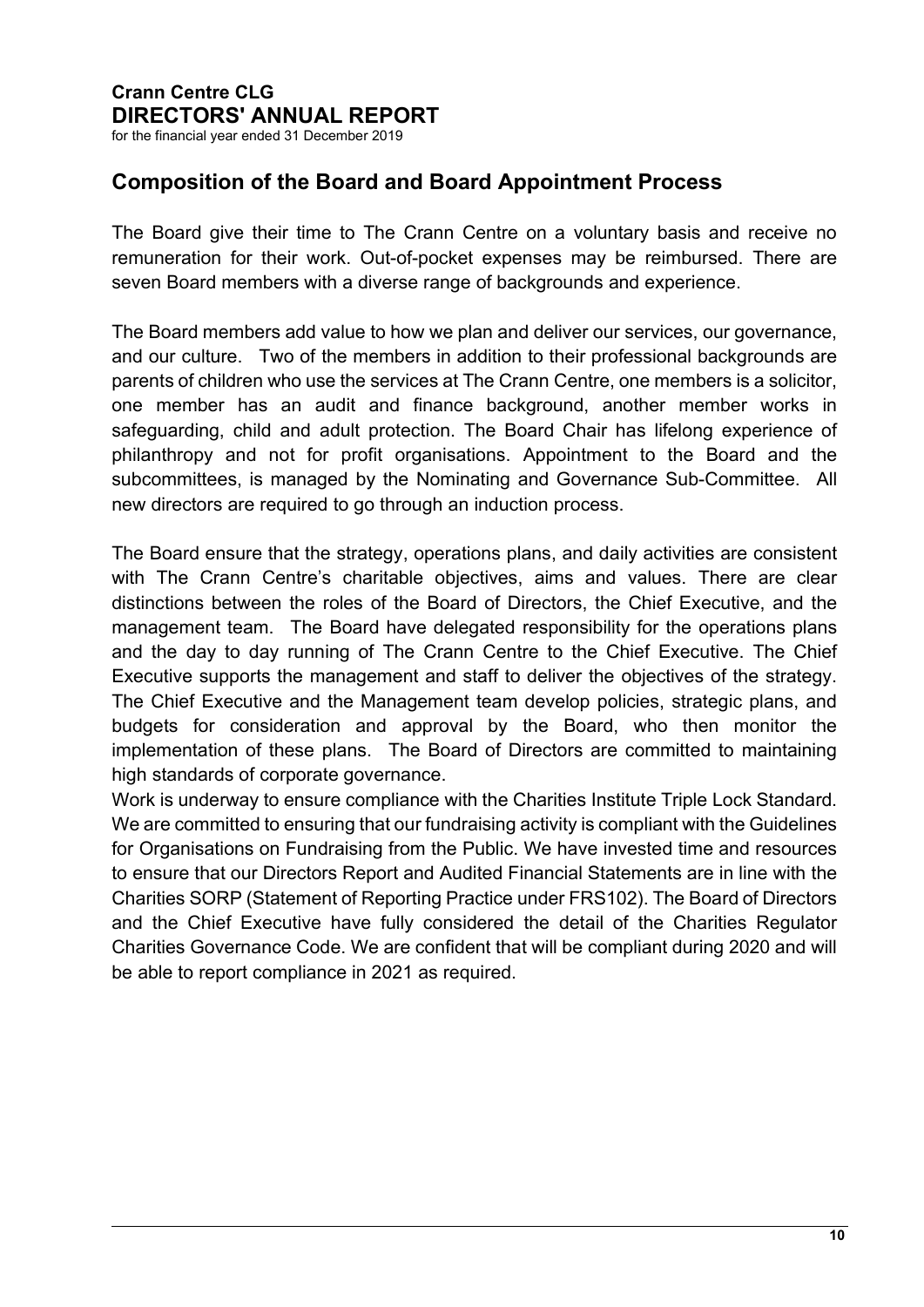### Crann Centre CLG DIRECTORS' ANNUAL REPORT for the financial year ended 31 December 2019 The Crann Centre Board Sub- Committees

In addition to the Board of Directors, there are four Board Sub-Committees:

- The Nominating and Governance Sub-Committee
- The Audit Risk and Compliance Sub-Committee
- The Programmes and Research Sub-Committee
- The Fundraising Sub-Committee

-

The membership of these sub-committees includes at least one Director as well as specialists who are not members of the Board, but who volunteer their expertise to assist the sub-committees on an ongoing basis. Details of these Sub-Committees are set out below

### The Nominating and Governance Sub-Committee

The Nominating and Governance Sub-Committee is focussed on ensuring that The Crann Centre has appropriate systems of governance and control. It is responsible (with the Board Chair) for reviewing the performance of the Chief Executive. The Sub- Committee consists of a minimum of two Board members. The current members are Ms Annette Cotter (Chair) and Mr Arthur Comyn. The Sub-Committee meets at least four times a year in advance of Board meetings. The CEO is in attendance along with members of the management team as required.

### The Audit Risk and Compliance Sub-Committee

The Audit Risk and Compliance Sub-Committee monitors and reviews the adequacy, scope and effectiveness of the internal control and compliance systems at The Crann Centre. The Sub- Committee oversees the external audit process and meets with the auditors annually to review the Audited Financial Statements / Directors Report. This Sub- Committee consists of two Board members and an external expert with high level experience in corporate finance. The current members are Mr Brian Coleman (Chair), Ms Cleo Yates and Mr Alan Goggin. The Sub-Committee meets at least four times a year in advance of Board meetings. The CEO is in attendance along with members of the management team as required.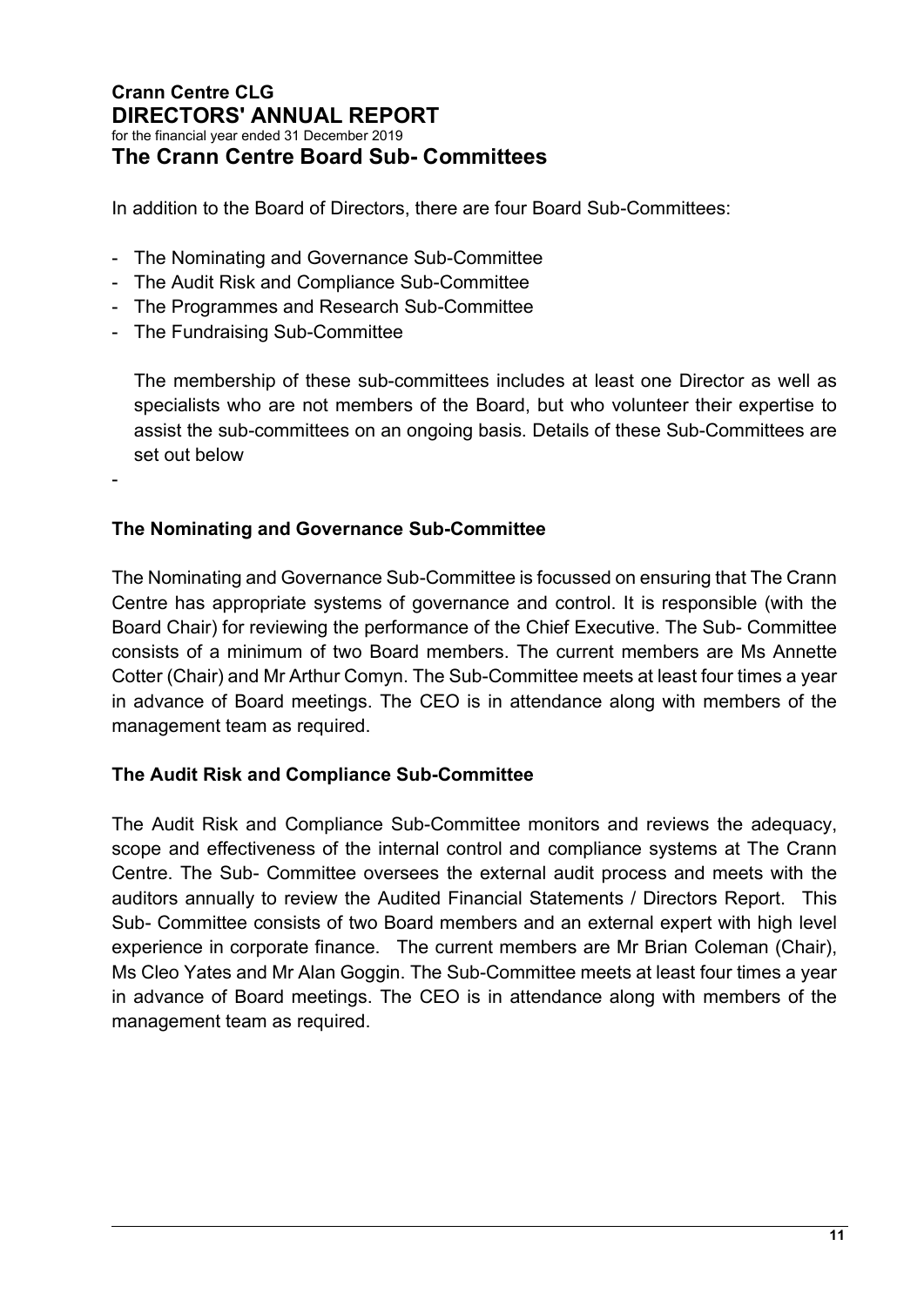for the financial year ended 31 December 2019

### The Programmes and Research Sub-Committee

The Programmes and Research Sub-Committee reviews the development and delivery of services at The Crann Centre. It also reviews the research agenda to ensure that it is delivering appropriate data and information to support continuous improvement and is evidencing impact. The Sub- Committee consists of at least 1 Board members and a representative of both the Cork Spina Bifida & Hydrocephalus Association (CSBHA) and the Kerry Spina Bifida & Hydrocephalus Association (KSBHA). The Current members are Ms Mary O'Grady (Chair), Ms Valerie Hennessy (CSBHA) and Mr Roy Guerin (KSBHA). The Sub-Committee meets at least four times a year in advance of Board meetings The Chief Executive and Head of Services are in attendance.

### The Fundraising Sub-Committee

The Fundraising Sub-Committee is focussed on supporting the effective delivery of the fundraising strategy at The Crann Centre. The Sub-Committee consists of two Board members and members who have experience in fundraising practice or strategy. The Sub-Committee organises and supports fundraising events which engage the public and build the profile of The Crann Centre. The Fundraising Sub-Committee is focused on building capacity to attract Impact Investments and to report to funders as per best practice. The Sub-Committee meets at least four times a year in advance of Board meetings. The current members are Ms Kate Jarvey (Chair), Mr Terry O'Neil (CSBHA) and Ms Erica Keegan (recruitment specialist with an interest in fundraising.). The Chief Executive is in attendance along with members of the management team as required.

### Attendance at Board meetings

The Board of Directors met 4 times during 2019, the attendance of current members (who were eligible to attend.) was as follows:

| Ms Kate Jarvey Chair:                 | 4/4 |
|---------------------------------------|-----|
| Ms Mary O'Grady:                      | 3/4 |
| Ms Annette Cotter, Secretary:         | 2/4 |
| Mr Arthur Comyn:                      | 2/4 |
| Mr Brian Coleman, Honorary Treasurer; | 4/4 |
| Ms Liz O'Meara:                       | 3/4 |
| Ms Cleo Yates:                        | 4/4 |
| Mr Tadhg Buckley                      | 1/1 |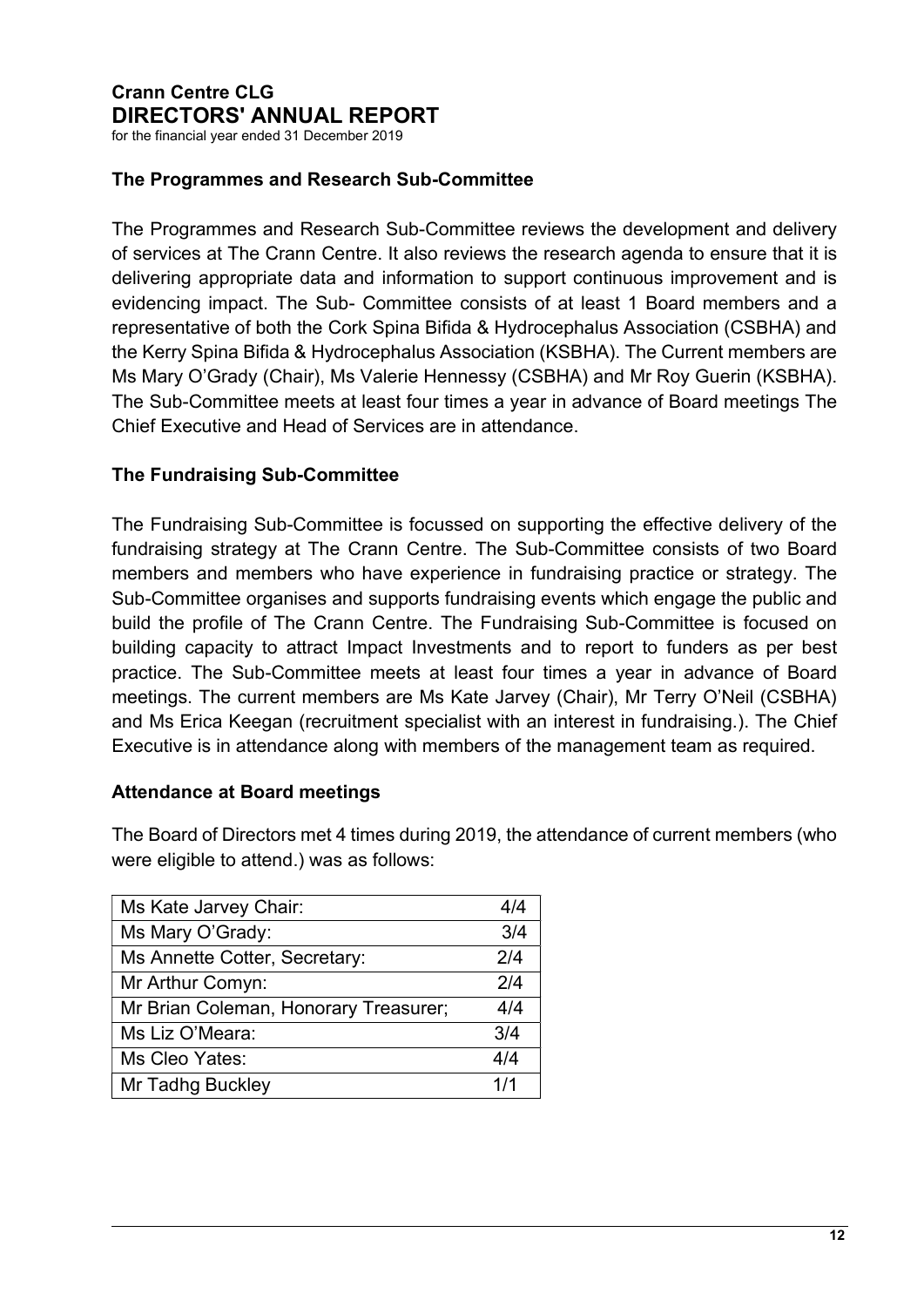for the financial year ended 31 December 2019

# Review of Activities, Achievements and Performance

Throughout 2019 we continued the important work of building capacity to enable us deliver services in line with our Model of Care. We have moved from 2 part time employees at the beginning of the year to a team of seven at year end. We have paid attention to experience and cultural fit in our recruitment to ensure that the team share a common value set which is focused on relational engagement with all those associated with The Crann Centre.

With the appointment of our Head of Services we were in a position to develop our service plan which we delivered from Q3 2019 onwards. These services have been framed around 6 main themes

- 1. Health & Continence
- 2. Independent Living
- 3. Psychological Support
- 4. Mobility
- 5. Social Capital
- 6. Education

A comprehensive set of holistic services, workshops and activities which support adults, children, and families to live their best lives have been developed for each of the themes. We will continue to evaluate the services to ensure that they are delivering the best outcomes.

In 2019 (our first full year of service delivery) we offered 22 separate workshops, courses, presentations, and group-based activities. In total over 202 people were served - 99 adults and 103 children. Our target for 2020 is that the services and support initiatives will reach over 400 adults, children, and families.

A sample of the outputs and outcomes from the services and activities is set out below.

Isolation and lack of opportunities to connect in social settings is an issue for persons with a disability. Our weekly Adults Meet-Up at The Crann Centre, which helps address these issues, was well attended with membership growing through the year. Participants were supported to develop individual and group goals. A number of workshops were developed focussing on aspects of independent living, life skills and building social capital and resilience.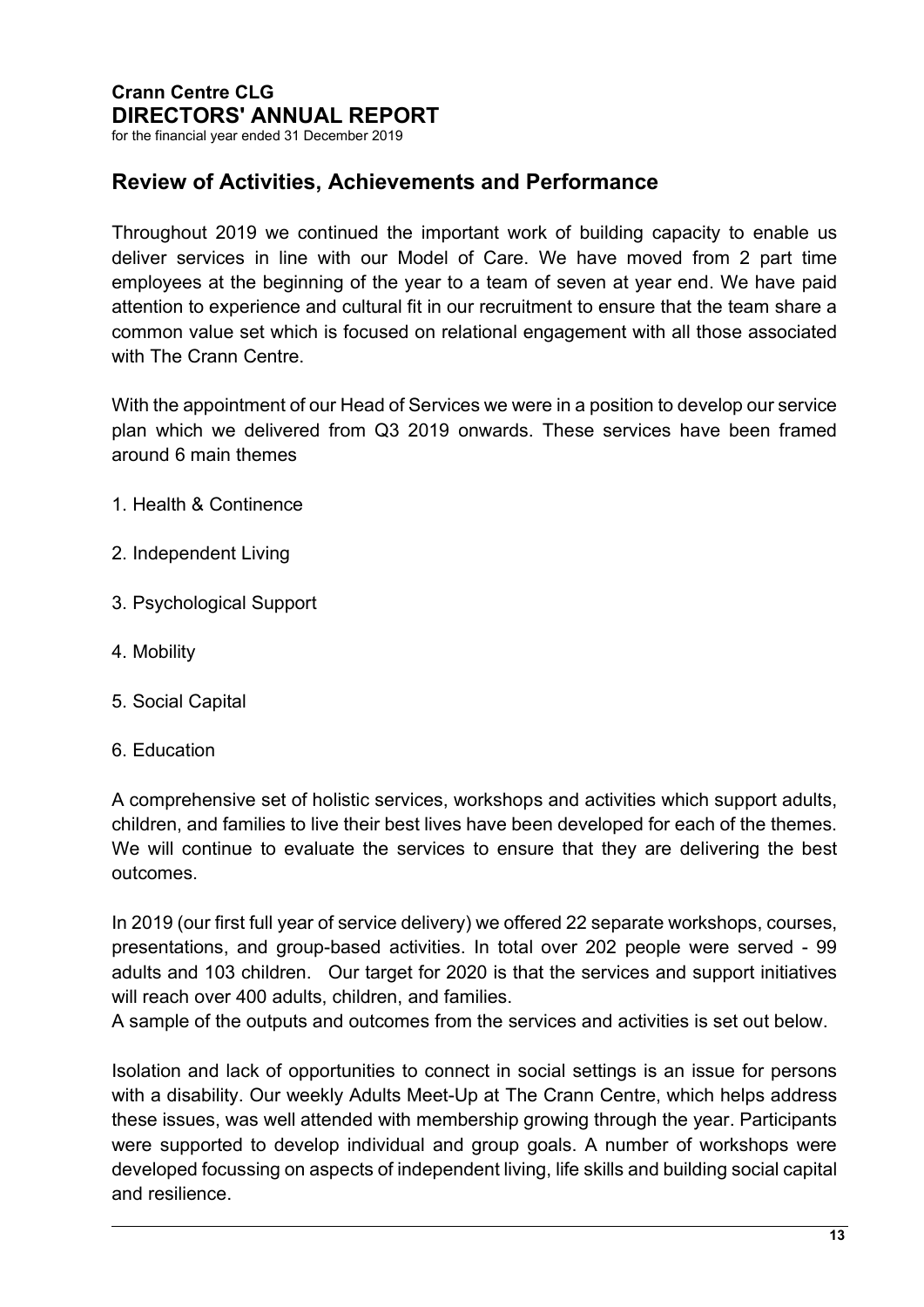for the financial year ended 31 December 2019

Supporting adults to build their Social Capital is an important element of the Crann Model of Care. We were very pleased to offer an opportunity for Ms Sarah Dullea, a highly skilled beauty therapist who was unable to locate an accessible premises, to locate her business at The Crann Centre. For Ms Dullea, it is an opportunity to work in an environment which fully supports her to operate her business safely and successfully. We were happy that Ms Dullea's move to The Crann Centre was covered extensively in national print and broadcast media.

We were delighted to receive funding from Creative Ireland County Cork Grant Scheme for our Breaking Barriers Theatre Group. Under the direction of Aaron Cowming, we began weekly Saturday morning sessions for children and teens in September 2019. The highlight was a Christmas themed performance which was attended by almost 100 family members and friends of the children and teenagers taking part.

Through our working relationship with Muscular Dystrophy Ireland (MDI) we organised a Halloween Teenage Disco at The Crann Centre for the teenagers who use the services of both organisations. The feedback from the teenagers was positive, their parents were even more positive about the event, their feedback focussed on the uniqueness of the opportunity and how easy it was to engage with Crann.

Working with course creator Paul Ryan we refocussed our Wheelchair Skills Training course for children and adults. To increase capacity, we trained 4 instructors with backgrounds in Occupational Therapy and Physical Therapy who qualified in July 2019. The instructors trained their first class as part of their own training which led to a memorable evening in July when the 4 instructors and their instructors received their qualification certificates from Ms Kate Jarvey (Board Chair) and Mr Cal Healy representing the Tomar Trust whose generous grant supported the delivery of the programme. It was a great lift for the instructors, the participants, and their families to see coverage of the Wheelchair Skills course and graduation in the national media.

Throughout 2019 we delivered Wheelchair Skills Training for a number of adults and children. In follow up surveys, the adults, children, and families reported that the course had greatly improved their mobility and their confidence.

We extended the service to include Did you Look workshops for adults, children, and families. Did you Look is an innovative approach to raising awareness, prevention, and care for pressure sores. These pressure sores can cause serious health issues for wheelchair users of all ages. The feedback from these workshops was very positive with participants reporting that it was the first time that they had an opportunity to discuss and get advice on what was a very real concern for them.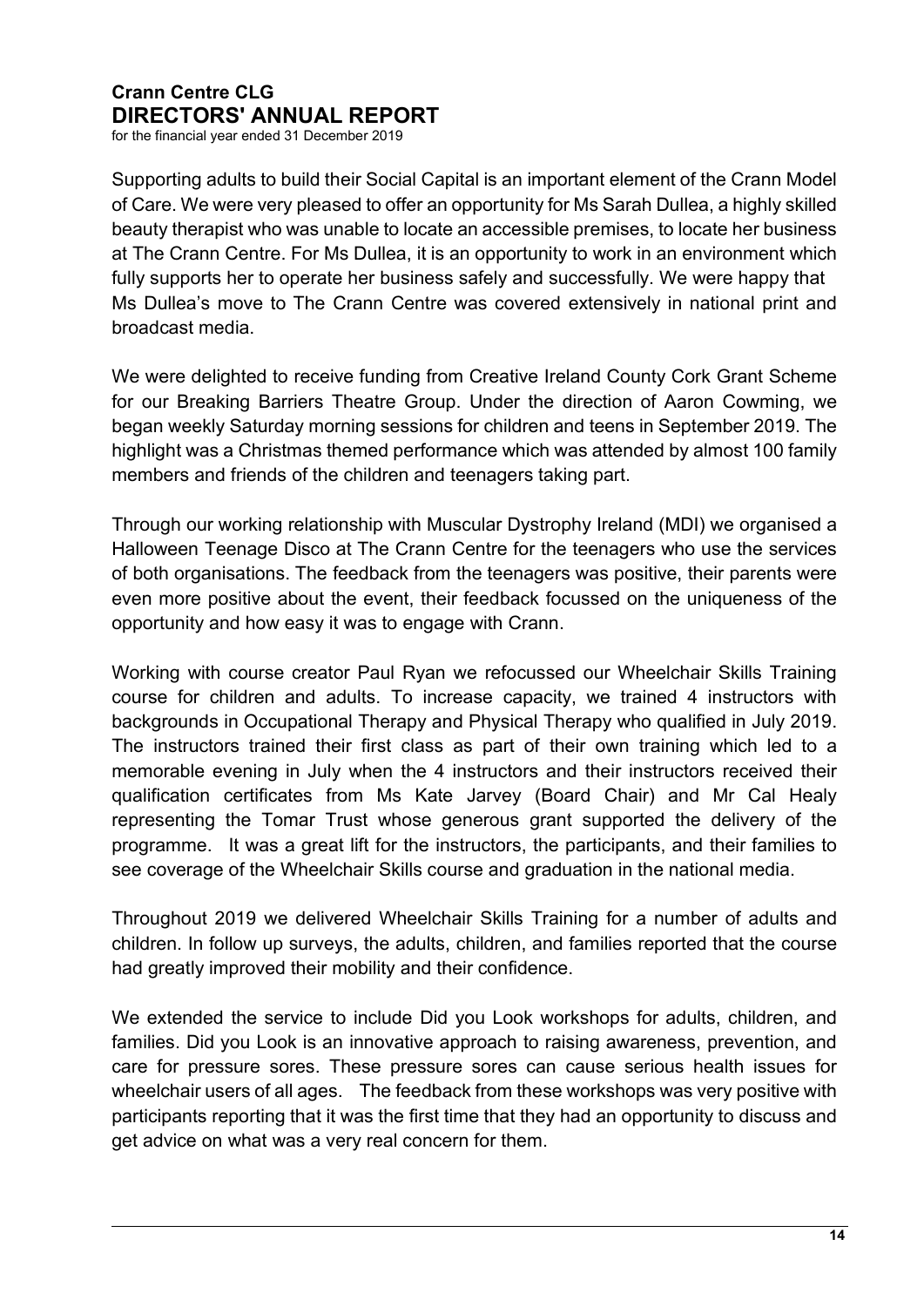for the financial year ended 31 December 2019

Our Model of Care supports the development and maintenance of both positive physical and mental health. We were pleased to offer programmes which support adults, children, and family members to attain and maintain good mental health. Among the programmes delivered during 2019 were A Moment for Me (for parents of children with additional needs), Uniqueness of Difference (a group-based initiative for children). Growing in Confidence (another group-based initiative) which ran for both teenagers and adults with a physical disability. We also offered specialised group facilitation on dealing with grief and loss for adults and a separate group for parents.

Our Teenage Summer Camp at The Crann Centre was very well received by the teenagers and their parents. It provided an excellent opportunity for participants to build their social capital and to expand their horizons with new experiences and new connections.

Amongst the other initiatives launched during the year were First Aid for Parents, one to one health and personal care supports, First Aid for Teenagers.

In 2019 we implemented Salesforce as our Business Information System. This system will ensure that we have ready access to data to help us better support the people who use our services. It will support best practice in data management and compliance. We are grateful to Enclude Technologies for their support with the development and installation. Our system administrator Ms Caroline Kiely and the team at Crann were very happy to have Dr Tadhg Nagle from University College Cork Business School as a mentor for the project. Dr Nagle volunteered his time and expertise to help build our data models and ensure that the system specification met present and future needs.

### Risk Management

As an organisation which works with children and vulnerable adults, we know the importance of having a robust approach to identifying and managing risks. Throughout 2019 we invested in a full review and redrawing of a suite of policies and procedures focussing on services for children and adults. These policies, procedures and risk management framework have been externally reviewed to ensure completeness and compliance with best practice.

The Chief Executive reports to the Audit Risk and Compliance Sub-Committee on the day to day management of risks and any changes to the risk ratings for service delivery, funding and finance, governance, and stakeholder engagement.

### Performance management.

Responsibility for leadership and management of The Crann Centre's employee team is delegated by the Board to the Chief Executive.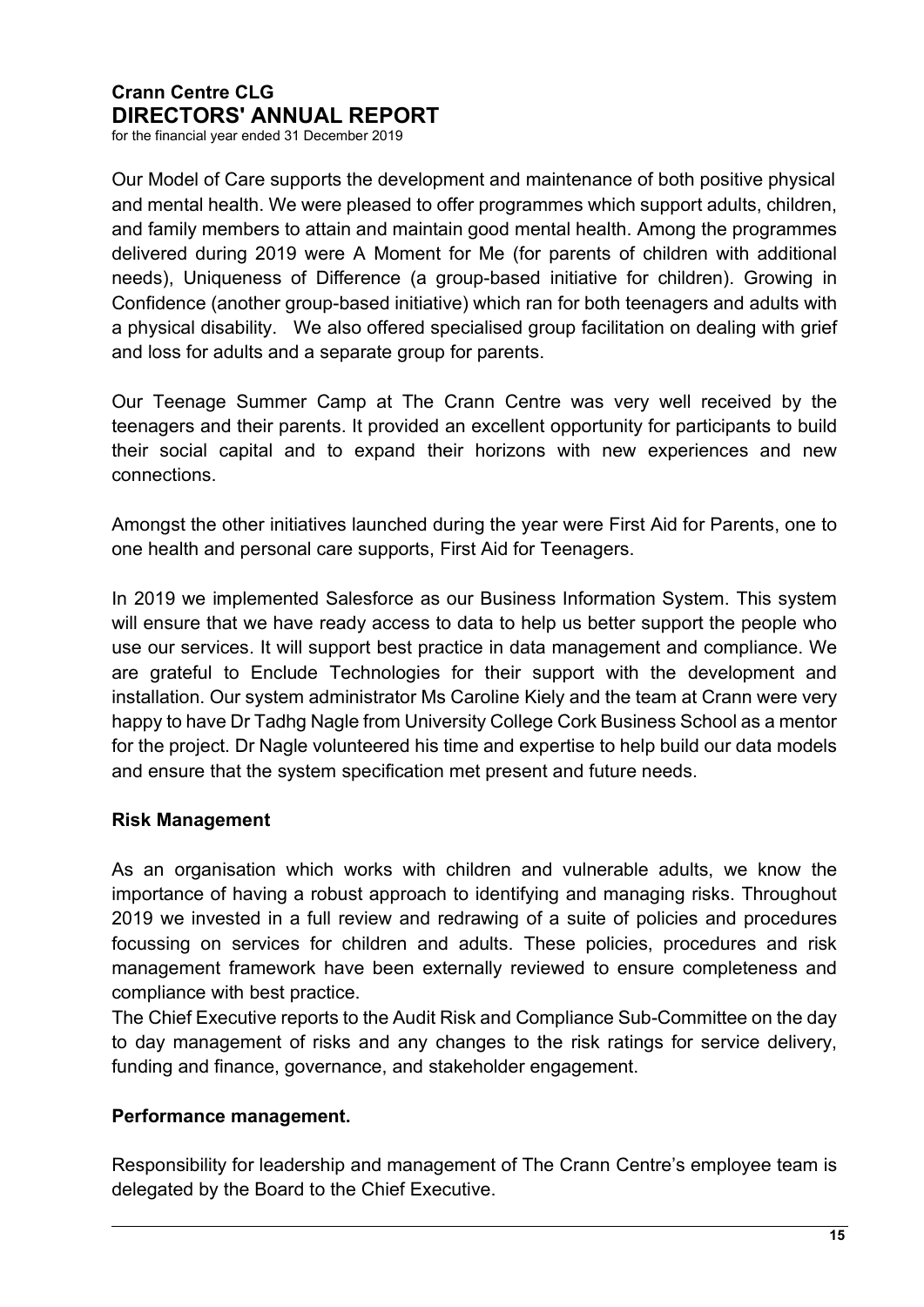for the financial year ended 31 December 2019

The Chief Executive agrees an annual business plan with objectives and targets with the Board of Directors. This business plan has been developed by the management team based on functional plans to achieve the overall strategic objectives of the organisations. The management team agree a set of goals and objectives with each member of their teams. Each team member has a mid-year and year-end review to support them in meeting their objectives. Team members have ongoing opportunities for learning and development.

The Board Chair and the Nominating and Governance Sub-Committee have responsibility for assessing the performance of the Chief Executive

### Financial Review

The results for the financial year are set out on page and additional notes are provided showing income and expenditure in greater detail.

### Financial Results

At the end of the financial year the company has assets of  $\epsilon$ 265,152 (2018 -  $\epsilon$ 282,951) and liabilities of  $\epsilon$ 265,152 (2018 -  $\epsilon$ 282,951). The net liabilities of the company have increased by €0.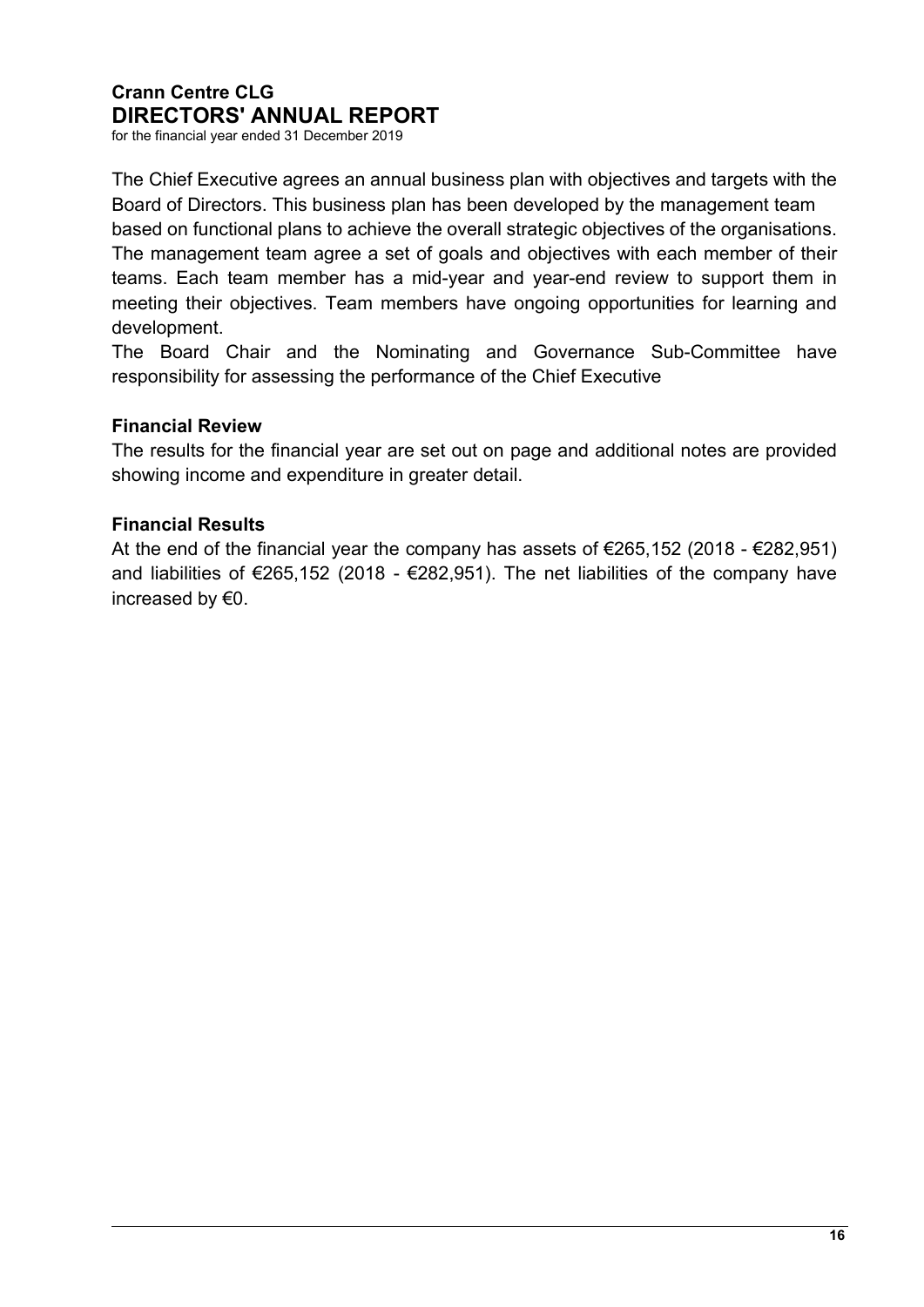for the financial year ended 31 December 2019

# Plans for Future Periods

As a result of the work completed in 2019 the organisation has gained significant momentum in service development and delivery, communications and marketing, research and impact measurement, and gathering the resources which will support a step increase in the numbers of children, adults and families whom we can support.

We have a clear and focussed strategy to build our capacity in service delivery, impact measurement, stakeholder engagement, advocacy, communications, and marketing and fundraising to ensure the sustainability of the organisation.

We have a number of active collaborations from whom we can gain knowledge, skills, and experience to support our team in building great services. We have recruited highly experienced personnel whose skills and knowledge will ensure that children, adults, and families have access to highly experienced people with a passion for delivering highly innovative services that can change lives.

We are conscious of how COVID-19 will impact society, the economy and critically how it will impact the people with disabilities and their families who use our services. We are planning for the period post -COVID-19, focussing on adapting our services and supports and how we will engage stakeholders in a new normal where face to face interactions will be more restricted.

Our plans have been to offer our services online and to build a Spina Bifida Hydrocephalus information hub for children, adults and families, clinicians, therapists, and others who offer services and supports.

Our client research clearly indicates that children, adults, and families highly value the services which are delivered at The Crann Centre. We have our proof of concept; this gives us the confidence that by delivering highly accessible services, we will continue to have impact.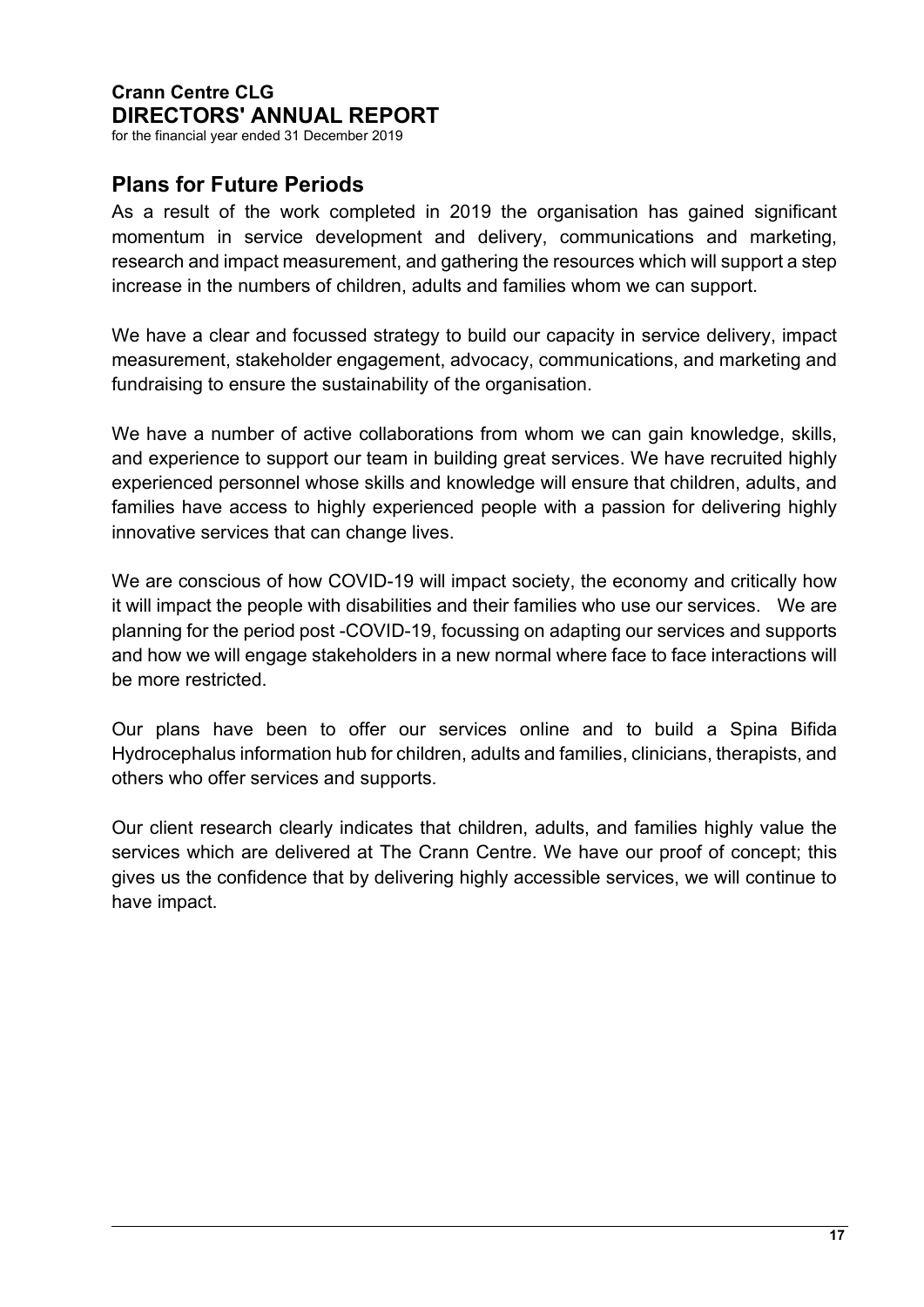for the financial year ended 31 December 2019

# Directors and Secretary

The directors who served throughout the financial year, except as noted, were as follows:

Kate Jarvey Elizabeth O Meara (Resigned 18 December 2019) Mary O Grady Caroline Kiely (Resigned 30 April 2019) Arthur Comyn Annette Cotter Vanda Yates (Resigned 30 April 2019) Tadhg Buckley (Appointed 18 December 2019) Brian Coleman (Appointed 30 April 2019) Cleo Yates (Appointed 30 April 2019)

The secretaries who served during the financial year were;

Annette Cotter (Appointed 1 May 2019) Kate Jarvey (Resigned 1 May 2019)

### Compliance with Sector-Wide Legislation and Standards

The company engages pro-actively with legislation, standards and codes which are developed for the sector. Crann Centre CLG subscribes to and is compliant with the following:

- The Companies Act 2014
- The Charities SORP (FRS 102)

### Auditors

O'Brien Coffey MacSweeny, were appointed auditors by the directors to fill the casual vacancy and they have expressed their willingness to continue in office in accordance with the provisions of section 383(2) of the Companies Act 2014.

### Statement on Relevant Audit Information

In accordance with section 330 of the Companies Act 2014, so far as each of the persons who are directors at the time this report is approved are aware, there is no relevant audit information of which the statutory auditors are unaware. The directors have taken all steps that they ought to have taken to make themselves aware of any relevant audit information and they have established that the statutory auditors are aware of that information.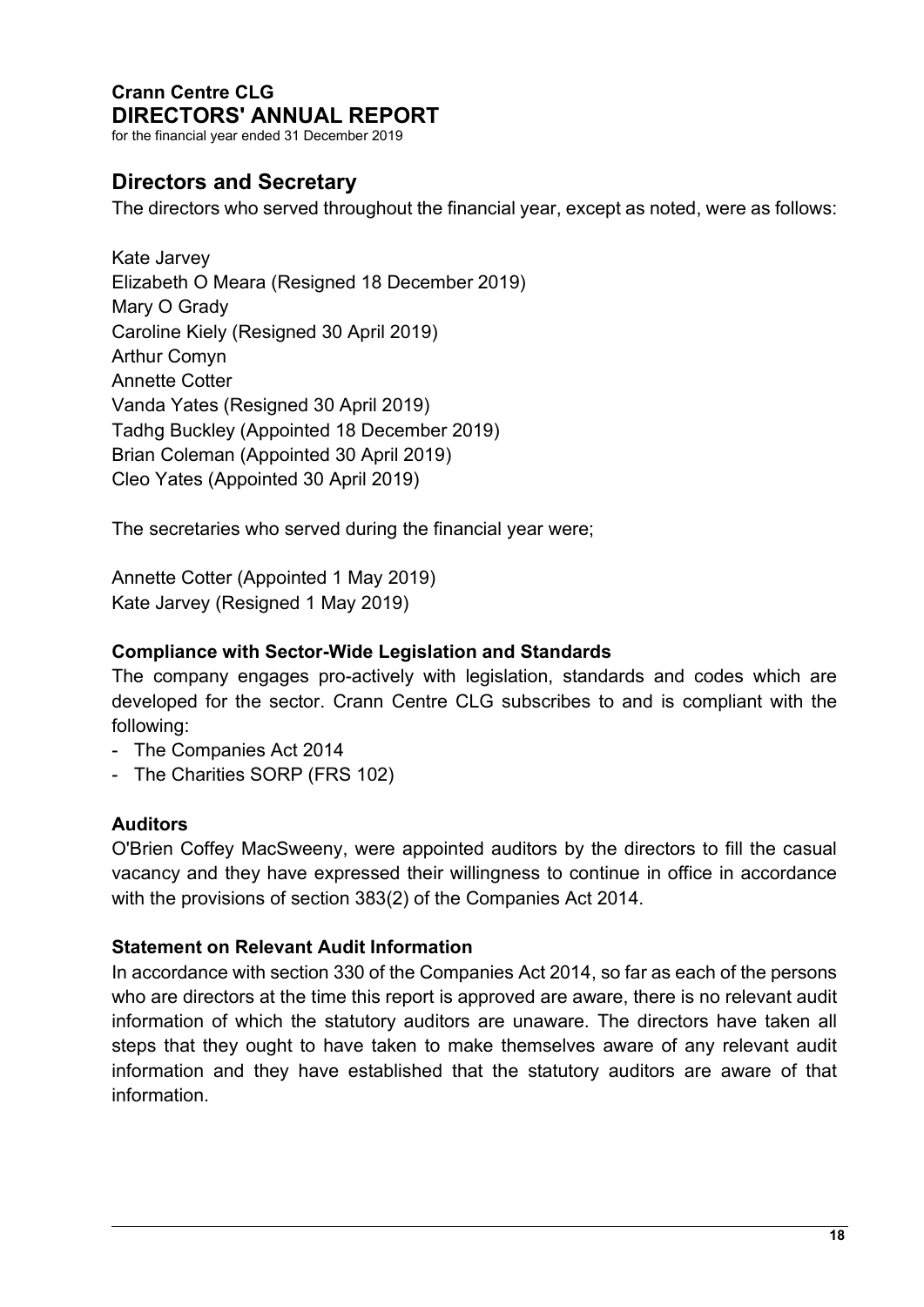for the financial year ended 31 December 2019

### Compliance Statement

The directors are responsible for securing the company's compliance with its relevant obligations (compliance with both company and tax law) and with respect to each of the following three items, we confirm that it has/has not been done. We confirm:"

- the existence of a compliance policy statement.

- appropriate arrangements or structures put in place to secure material compliance with the company's relevant

obligations.

- a review of such arrangements and structures has taken place during the year

### Accounting Records

To ensure that adequate accounting records are kept in accordance with Sections 281 to 285 of the Companies Act 2014, the directors have employed appropriately qualified accounting personnel and have maintained appropriate computerised accounting systems. The accounting records are located at the company's office at Classis Road, Ovens, Ballincollig, Co. Cork.

| Approved by the Board of Directors on | and signed on its |
|---------------------------------------|-------------------|
| behalf by:                            |                   |

\_\_\_\_\_\_\_\_\_\_\_\_\_\_\_\_\_\_\_\_\_\_\_\_\_\_\_\_\_\_\_\_ \_\_\_\_\_\_\_\_\_\_\_\_\_\_\_\_\_\_\_\_\_\_\_\_\_\_\_\_\_\_\_\_

Board Chair **Director** Director

Kate Jarvey **Brian Coleman**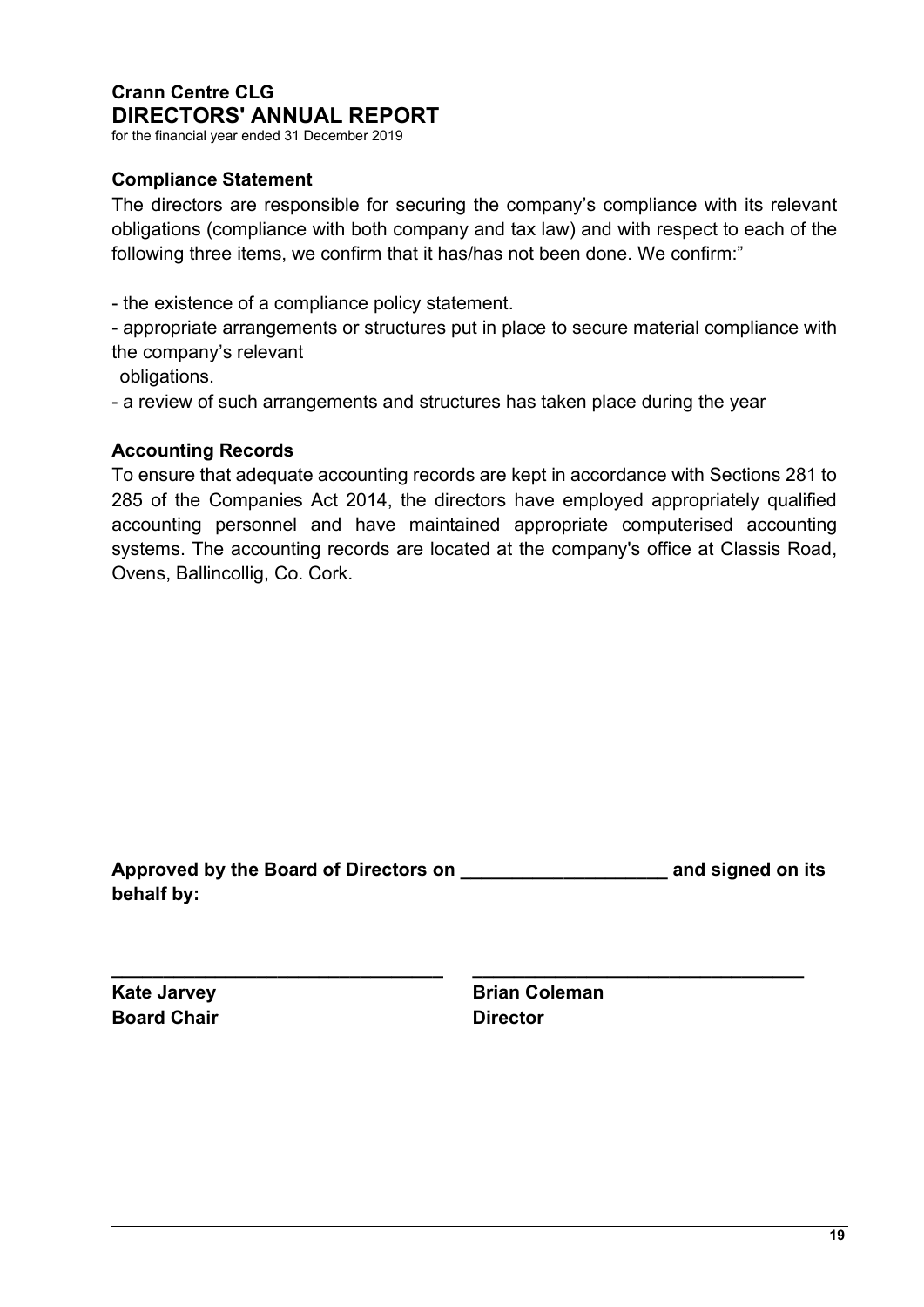### Crann Centre CLG DIRECTORS' RESPONSIBILITIES STATEMENT

for the financial year ended 31 December 2019

The directors are responsible for preparing the financial statements in accordance with applicable Irish law and regulations.

Irish company law requires the directors to prepare financial statements for each financial year. Under the law the directors have elected to prepare the financial statements in accordance with the Companies Act 2014 and FRS 102 "The Financial Reporting Standard applicable in the UK and Republic of Ireland" issued by the Financial Reporting Council. Under company law, the directors must not approve the financial statements unless they are satisfied that they give a true and fair view of the assets, liabilities and financial position of the company as at the financial year end date and of the net income or expenditure of the company for the financial year and otherwise comply with the Companies Act 2014.

In preparing these financial statements, the directors are required to:

- select suitable accounting policies and apply them consistently;
- observe the methods and principles in the Statement of Recommended Practice: Accounting and Reporting by Charities (2015);
- make judgements and estimates that are reasonable and prudent;
- state whether the financial statements have been prepared in accordance with the relevant financial reporting framework, identify those standards, and note the effect and the reasons for any material departure from those standards; and
- prepare the financial statements on the going concern basis unless it is inappropriate to presume that the company will continue in operation.

The directors confirm that they have complied with the above requirements in preparing the financial statements.

The directors are responsible for ensuring that the company keeps or causes to be kept adequate accounting records which correctly explain and record the transactions of the company, enable at any time the assets, liabilities, financial position and net income or expenditure of the company to be determined with reasonable accuracy, enable them to ensure that the financial statements and the Directors' Annual Report comply with Companies Act 2014 and enable the financial statements to be audited. They are also responsible for safeguarding the assets of the company and hence for taking reasonable steps for the prevention and detection of fraud and other irregularities.

In so far as the directors are aware:

- there is no relevant audit information (information needed by the company's auditor in connection with preparing the auditor's report) of which the company's auditor is unaware, and
- the directors have taken all the steps that they ought to have taken as directors to make themselves aware of any relevant audit information and to establish that the company's auditor is aware of that information.

Approved by the Board of Directors on **Example 20** and signed on its behalf by:

Board Chair **Director Director** 

 $\_$  , and the set of the set of the set of the set of the set of the set of the set of the set of the set of the set of the set of the set of the set of the set of the set of the set of the set of the set of the set of th **Kate Jarvey Community Coleman** Brian Coleman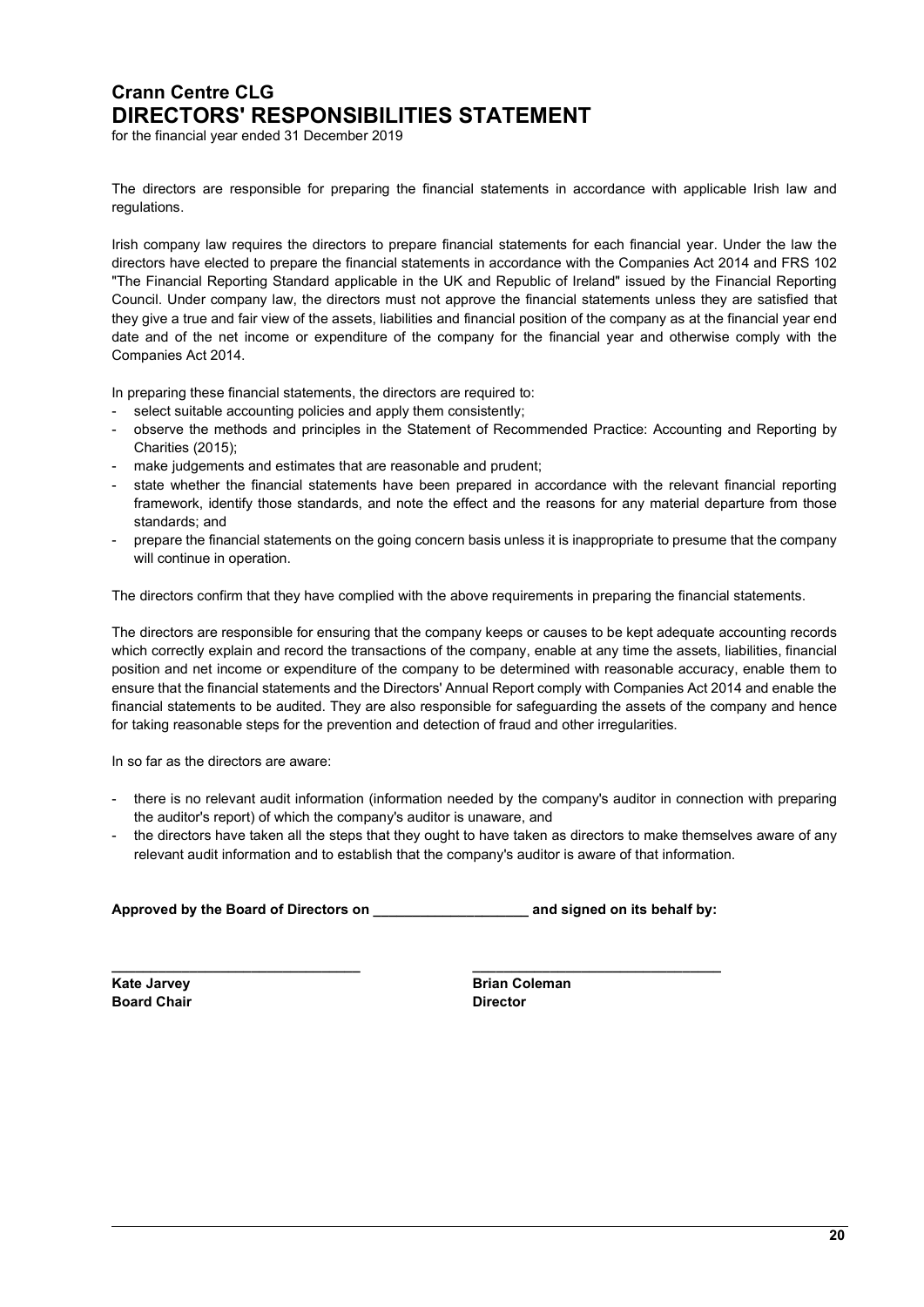### INDEPENDENT AUDITOR'S REPORT to the Members of Crann Centre CLG

### Report on the audit of the financial statements

### Opinion

We have audited the company financial statements of Crann Centre CLG for the financial year ended 31 December 2019 which comprise the Statement of Financial Activities (incorporating an Income and Expenditure Account), the Balance Sheet, the Statement of Cash Flows and the related notes to the financial statements, including a summary of significant accounting policies set out in note 2. The financial reporting framework that has been applied in their preparation is Irish law and FRS 102 "The Financial Reporting Standard applicable in the UK and Republic of Ireland" and Accounting and Reporting by Charities: Statement of Recommended Practice applicable to charities preparing their accounts in accordance with FRS 102.

In our opinion the financial statements:

- give a true and fair view of the assets, liabilities, and financial position of the company as at 31 December 2019 and of its net incoming resources for the financial year then ended;
- have been properly prepared in accordance with FRS 102 "The Financial Reporting Standard applicable in the UK and Republic of Ireland", as applied in accordance with the provisions of the Companies Act 2014 and having regard to the Charities SORP; and
- have been properly prepared in accordance with the requirements of the Companies Act 2014.

### Basis for opinion

We conducted our audit in accordance with International Standards on Auditing (Ireland) (ISAs (Ireland)) and applicable law. Our responsibilities under those standards are further described in the Auditor's responsibilities for the audit of the financial statements section of our report. We are independent of the company in accordance with ethical requirements that are relevant to our audit of financial statements in Ireland, including the Ethical Standard for Auditors (Ireland) issued by the Irish Auditing and Accounting Supervisory Authority (IAASA), and we have fulfilled our other ethical responsibilities in accordance with these requirements. We believe that the audit evidence we have obtained is sufficient and appropriate to provide a basis for our opinion.

#### Conclusions relating to going concern

We have nothing to report in respect of the following matters in relation to which ISAs (Ireland) require us to report to you where:

- the directors' use of the going concern basis of accounting in the preparation of the financial statements is not appropriate; or
- the directors have not disclosed in the financial statements any identified material uncertainties that may cast significant doubt about the company's ability to continue to adopt the going concern basis of accounting for a period of at least twelve months from the date when the financial statements are authorised for issue.

### Other Information

The directors are responsible for the other information. The other information comprises the information included in the annual report other than the financial statements and our Auditor's Report thereon. Our opinion on the financial statements does not cover the other information and, except to the extent otherwise explicitly stated in our report, we do not express any form of assurance conclusion thereon.

In connection with our audit of the financial statements, our responsibility is to read the other information and, in doing so, consider whether the other information is materially inconsistent with the financial statements or our knowledge obtained in the audit, or otherwise appears to be materially misstated. If we identify such material inconsistencies or apparent material misstatements, we are required to determine whether there is a material misstatement in the financial statements or a material misstatement of the other information. If, based on the work we have performed, we conclude that there is a material misstatement of this other information, we are required to report that fact. We have nothing to report in this regard.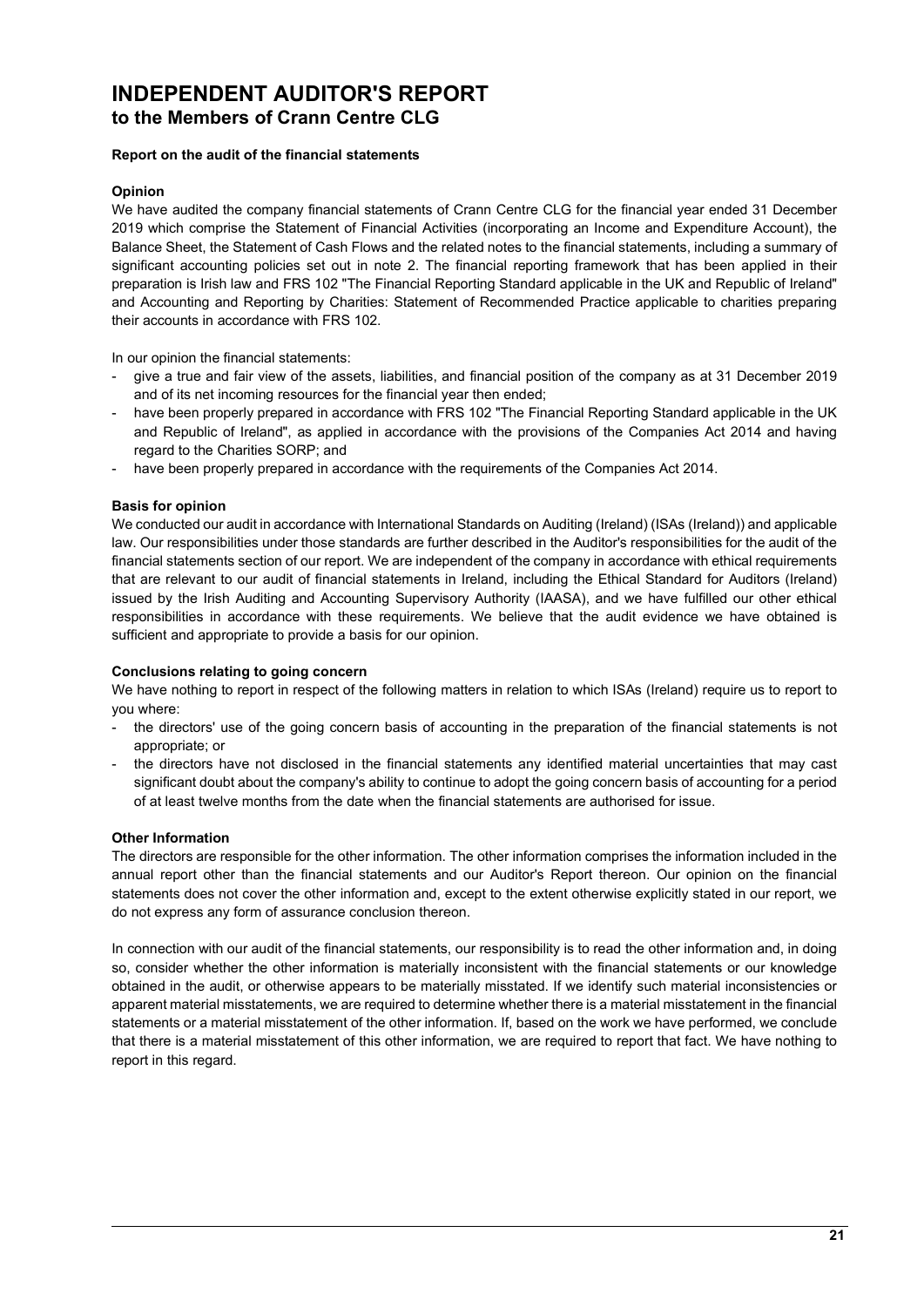### INDEPENDENT AUDITOR'S REPORT to the Members of Crann Centre CLG

### Opinions on other matters prescribed by the Companies Act 2014

Based solely on the work undertaken in the course of the audit, we report that:

in our opinion, the information given in the Directors' Annual Report for the financial year for which the financial statements are prepared is consistent with the financial statements; and

in our opinion, the Directors' Annual Report has been prepared in accordance with the Companies Act 2014. We have obtained all the information and explanations which we consider necessary for the purposes of our audit. In our opinion the accounting records of the company were sufficient to permit the financial statements to be readily and properly audited. The financial statements are in agreement with the accounting records.

### Matters on which we are required to report by exception

Based on the knowledge and understanding of the company and its environment obtained in the course of the audit, we have not identified any material misstatements in the Directors' Annual Report. The Companies Act 2014 requires us to report to you if, in our opinion, the disclosures of directors' remuneration and transactions required by sections 305 to 312 of the Act are not made. We have nothing to report in this regard.

### Respective responsibilities

### Responsibilities of directors for the financial statements

As explained more fully in the Directors' Responsibilities Statement set out on page 20 the directors are responsible for the preparation of the financial statements and for being satisfied that they give a true and fair view, and for such internal control as they determine is necessary to enable the preparation of financial statements that are free from material misstatement, whether due to fraud or error.

In preparing the financial statements, the directors are responsible for assessing the company's ability to continue as a going concern, disclosing, as applicable, matters related to going concern and using the going concern basis of accounting unless management either intends to liquidate the company or to cease operations, or has no realistic alternative but to do so.

### Auditor's responsibilities for the audit of the financial statements

Our objectives are to obtain reasonable assurance about whether the financial statements as a whole are free from material misstatement, whether due to fraud or error, and to issue an Auditor's Report that includes our opinion. Reasonable assurance is a high level of assurance, but is not a guarantee that an audit conducted in accordance with ISAs (Ireland) will always detect a material misstatement when it exists. Misstatements can arise from fraud or error and are considered material if, individually or in aggregate, they could reasonably be expected to influence the economic decisions of users taken on the basis of these financial statements.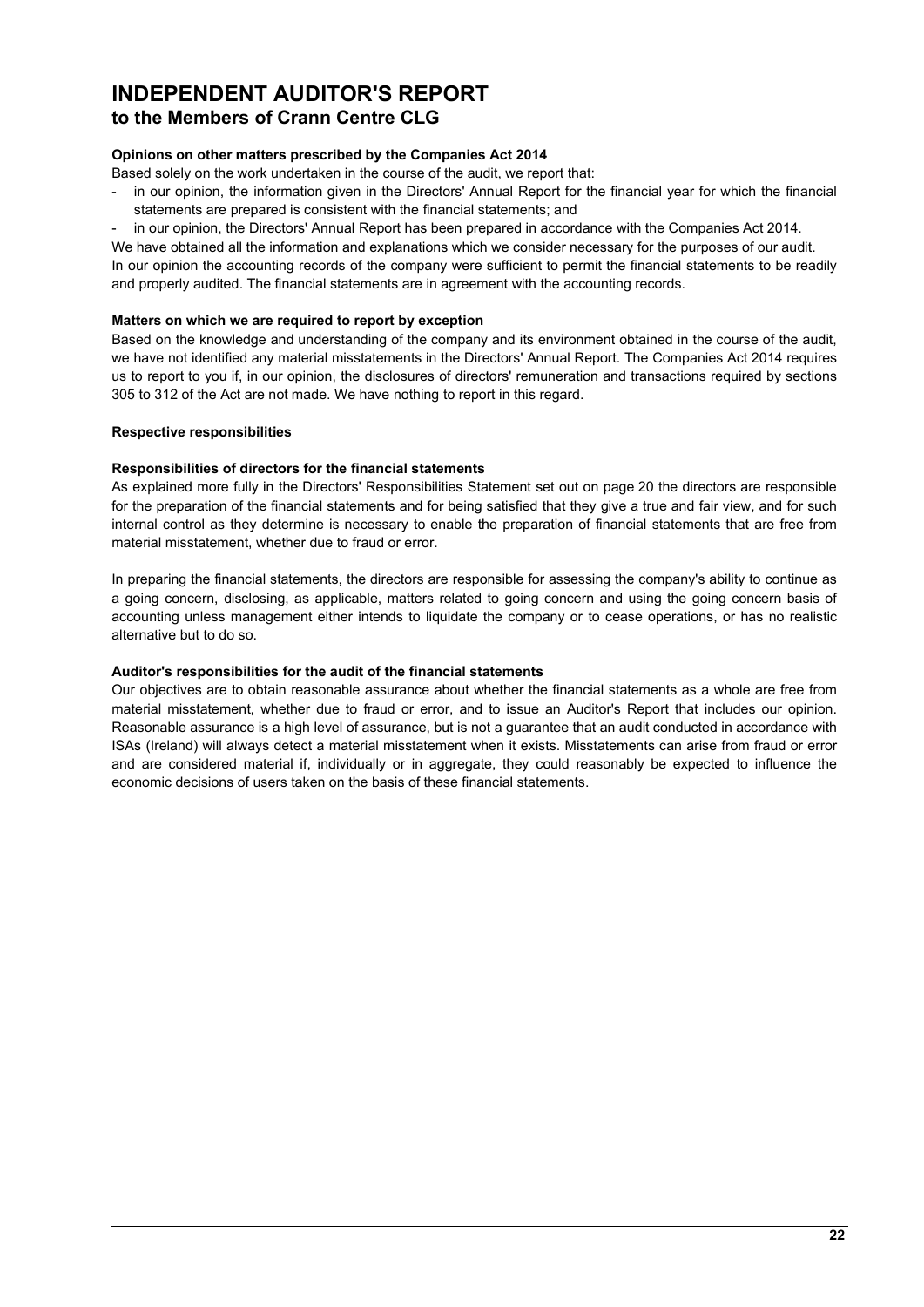### INDEPENDENT AUDITOR'S REPORT to the Members of Crann Centre CLG

### Further information regarding the scope of our responsibilities as auditor

As part of an audit in accordance with ISAs (Ireland), we exercise professional judgement and maintain professional scepticism throughout the audit. We also:

- Identify and assess the risks of material misstatement of the, whether due to fraud or error, design and perform audit procedures responsive to those risks, and obtain audit evidence that is sufficient and appropriate to provide a basis for our opinion. The risk of not detecting a material misstatement resulting from fraud is higher than for one resulting from error, as fraud may involve collusion, forgery, intentional omissions, misrepresentations, or the override of internal control.
- Obtain an understanding of internal control relevant to the audit in order to design audit procedures that are appropriate in the circumstances, but not for the purpose of expressing an opinion on the effectiveness of the company's internal control.
- Evaluate the appropriateness of accounting policies used and the reasonableness of accounting estimates and related disclosures made by directors.
- Conclude on the appropriateness of the directors' use of the going concern basis of accounting and, based on the audit evidence obtained, whether a material uncertainty exists related to events or conditions that may cast significant doubt on the company's ability to continue as a going concern. If we conclude that a material uncertainty exists, we are required to draw attention in our Auditor's Report to the related disclosures in the financial statements or, if such disclosures are inadequate, to modify our opinion. Our conclusions are based on the audit evidence obtained up to the date of our Auditor's Report. However, future events or conditions may cause the company to cease to continue as a going concern.
- Evaluate the overall presentation, structure, and content of the financial statements, including the disclosures, and whether the financial statements represent the underlying transactions and events in a manner that achieves fair presentation.

We communicate with those charged with governance regarding, among other matters, the planned scope and timing of the audit and significant audit findings, including any significant deficiencies in internal control that we identify during our audit.

### The purpose of our audit work and to whom we owe our responsibilities

Our report is made solely to the company's members, as a body, in accordance with Section 391 of the Companies Act 2014. Our audit work has been undertaken so that we might state to the company's members those matters we are required to state to them in an Auditor's Report and for no other purpose. To the fullest extent permitted by law, we do not accept or assume any responsibility to anyone other than the company and the company's members, as a body, for our audit work, for this report, or for the opinions we have formed.

Timothy O Brien for and on behalf of O'BRIEN COFFEY MACSWEENY Accountants & Statutory Auditors Allman House Tralee Road Killarney Co. Kerry

\_\_\_\_\_\_\_\_\_\_\_\_\_\_\_\_\_\_\_\_\_\_\_\_\_\_\_\_\_\_\_\_\_\_

...............................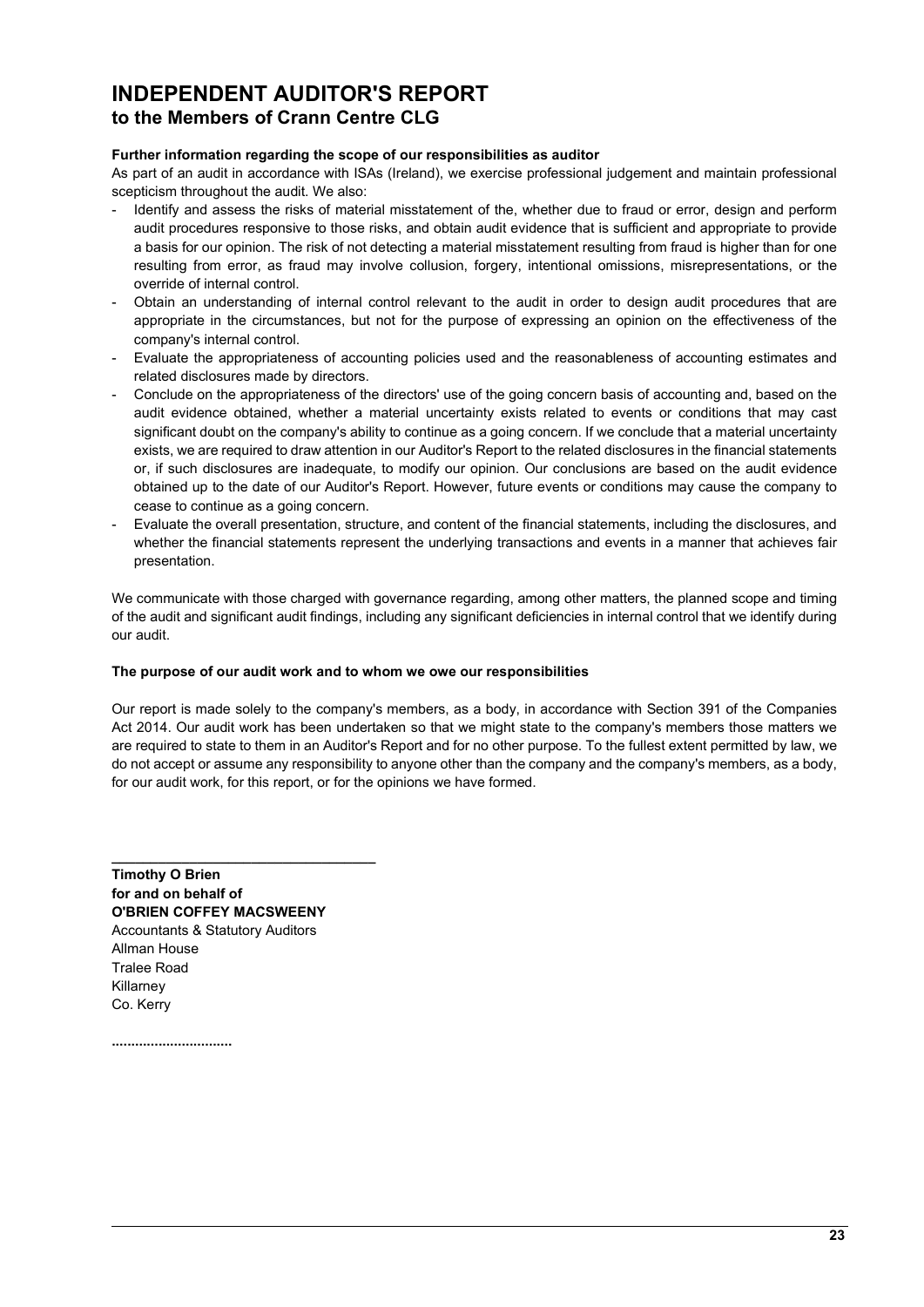# Crann Centre CLG STATEMENT OF FINANCIAL ACTIVITIES

(Incorporating an Income and Expenditure Account) for the financial year ended 31 December 2019

|                                                        |              | <b>Unrestricted</b><br><b>Funds</b> | <b>Restricted</b><br><b>Funds</b> |         | <b>Total Unrestricted</b><br><b>Funds</b> | Total |
|--------------------------------------------------------|--------------|-------------------------------------|-----------------------------------|---------|-------------------------------------------|-------|
|                                                        |              | 2019                                | 2019                              | 2019    | 2018                                      | 2018  |
| <b>Income</b>                                          | <b>Notes</b> | €                                   | €                                 | €       | €                                         | €     |
| Donations and legacies<br>Charitable activities        | 4.1          | 361,105                             |                                   | 361,105 | 2,585                                     | 2,585 |
| - Grants from governments and other co-<br>funders     | 4.2          |                                     | 31,000                            | 31,000  |                                           |       |
| Other trading activities                               | 4.3          | 1,675                               |                                   | 1,675   |                                           |       |
| <b>Total income</b>                                    |              | 362,780                             | 31,000                            | 393,780 | 2,585                                     | 2,585 |
| <b>Expenditure</b>                                     |              |                                     |                                   |         |                                           |       |
| Charitable activities                                  | 5.1          | 362,780                             | 31,000                            | 393,780 | 2,585                                     | 2,585 |
| Net income/(expenditure)<br>Transfers between funds    |              |                                     |                                   |         |                                           |       |
| <b>Balances carried forward at 31</b><br>December 2019 |              |                                     |                                   |         |                                           |       |

The Statement of Financial Activities includes all gains and losses recognised in the financial year. All income and expenditure relate to continuing activities.

Approved by the Board of Directors on \_\_\_\_\_\_\_\_\_\_\_\_\_\_\_\_\_\_\_\_ and signed on its behalf by:

 $\_$  , and the set of the set of the set of the set of the set of the set of the set of the set of the set of the set of the set of the set of the set of the set of the set of the set of the set of the set of the set of th

Board Chair **Board Chair** 

 $\overline{a}$ Kate Jarvey Brian Coleman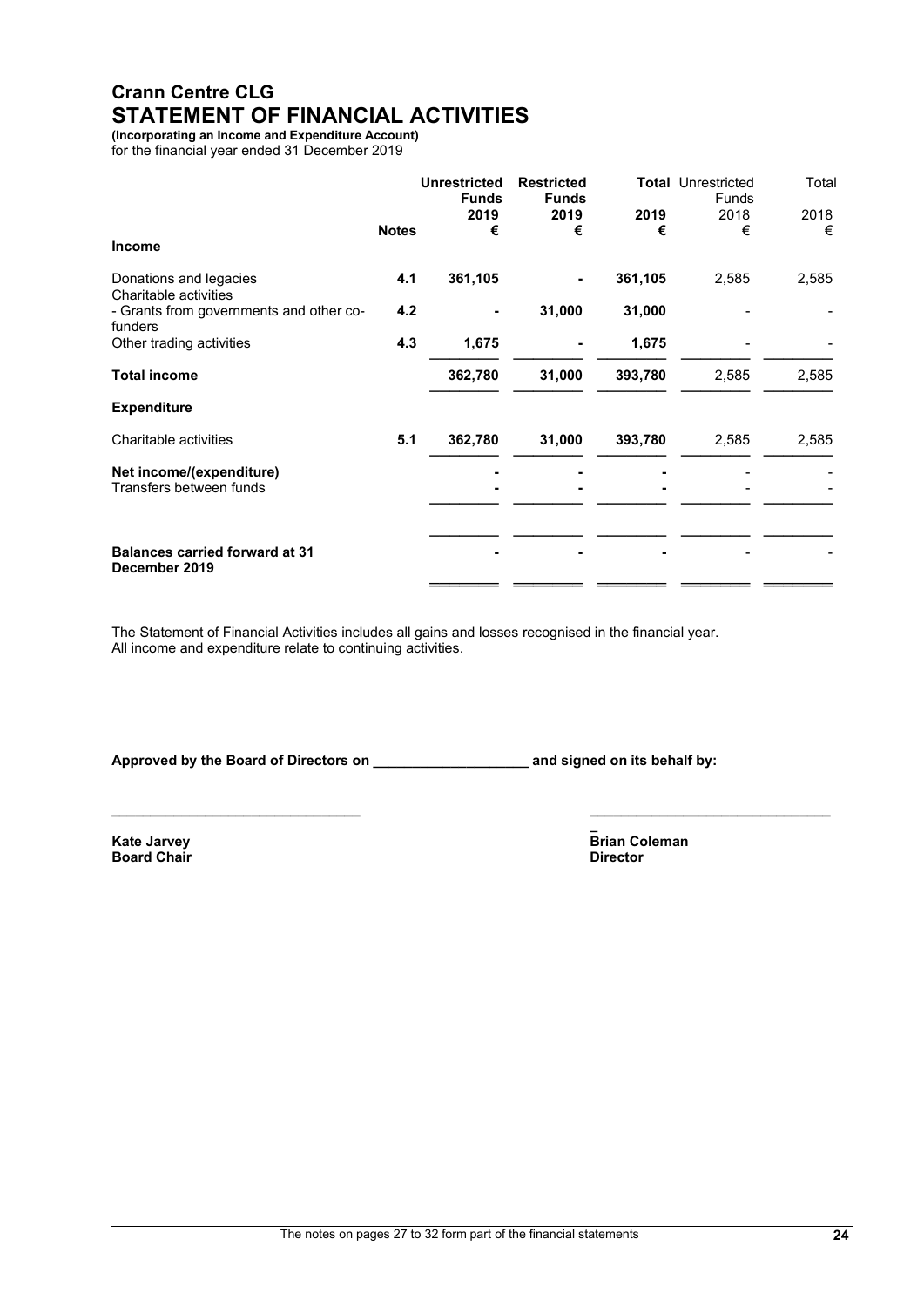# Crann Centre CLG BALANCE SHEET

as at 31 December 2019

|                                                |                   | 2019       | 2018       |
|------------------------------------------------|-------------------|------------|------------|
|                                                | <b>Notes</b>      | €          | €          |
| <b>Current Assets</b>                          |                   |            |            |
| Cash and cash equivalents                      |                   | 265,152    | 282,951    |
| Creditors: Amounts falling due within one year | 9                 | (28, 419)  | (498)      |
| <b>Net Current Assets</b>                      |                   | 236,733    | 282,453    |
| <b>Total Assets less Current Liabilities</b>   |                   | 236,733    | 282,453    |
| <b>Deferred Income</b>                         | $12 \overline{ }$ | (236, 733) | (282, 453) |
| <b>Net Liabilities</b>                         |                   |            |            |
| <b>Funds</b>                                   |                   |            |            |
| <b>Total funds</b>                             |                   |            |            |

Approved by the Board of Directors on \_\_\_\_\_\_\_\_\_\_\_\_\_\_\_\_\_\_\_\_ and signed on its behalf by:

 $\_$  , and the set of the set of the set of the set of the set of the set of the set of the set of the set of the set of the set of the set of the set of the set of the set of the set of the set of the set of the set of th **Kate Jarvey Contract Coleman Coleman Coleman Director Coleman Director** Director Director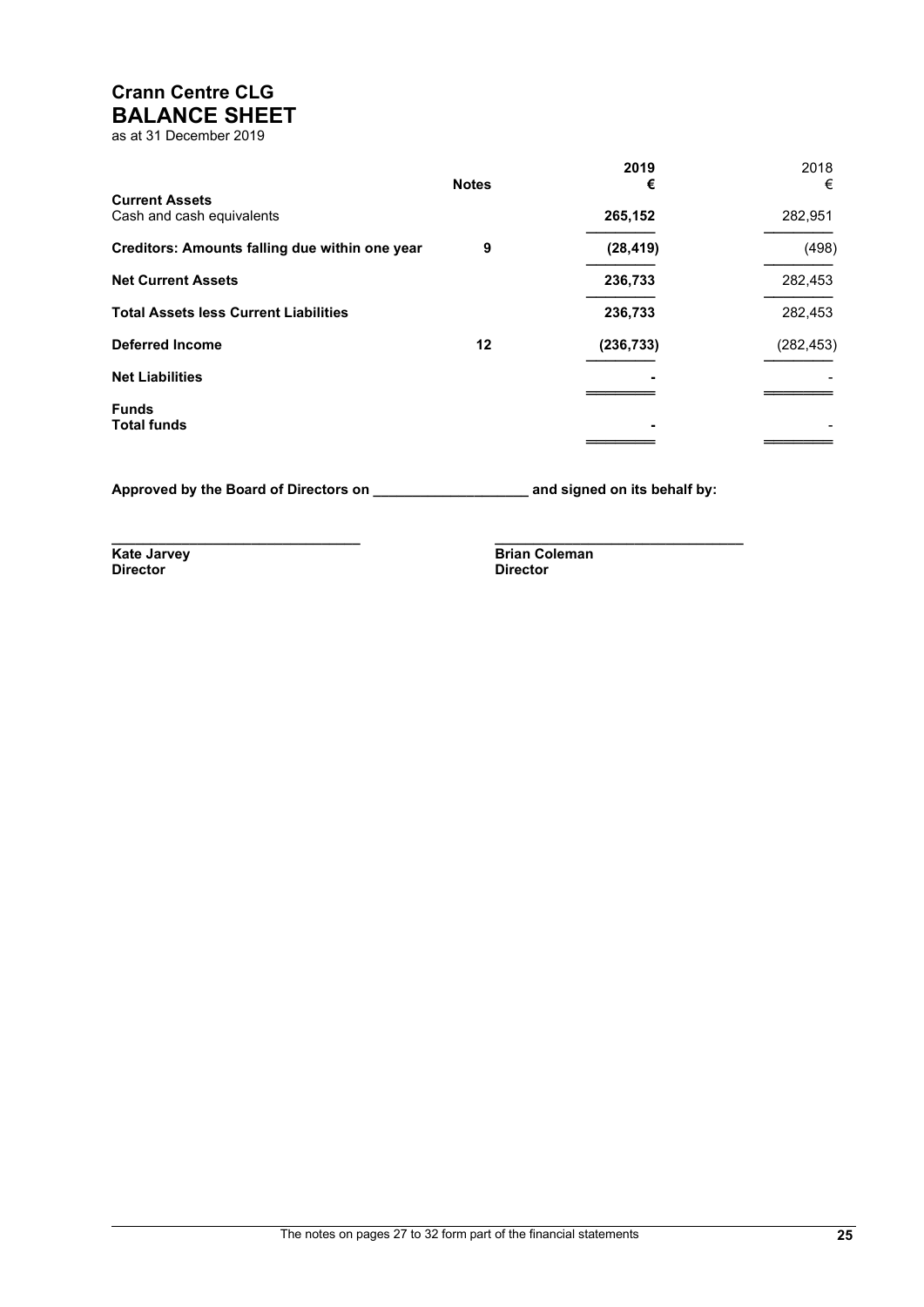# Crann Centre CLG STATEMENT OF CASH FLOWS

for the financial year ended 31 December 2019

| Cash flows from operating activities                                                                | <b>Notes</b> | 2019<br>€            | 2018<br>€ |
|-----------------------------------------------------------------------------------------------------|--------------|----------------------|-----------|
| Movements in working capital:<br>Movement in creditors                                              |              | 27,921               | 498       |
| Cash generated from operations                                                                      |              | 27,921               | 498       |
| Cash flows from financing activities                                                                |              | (45, 720)            | 282,453   |
| Net (decrease)/increase in cash and cash equivalents<br>Cash and cash equivalents at 1 January 2019 |              | (17, 799)<br>282,951 | 282,951   |
| Cash and cash equivalents at 31 December 2019                                                       | 15           | 265,152              | 282,951   |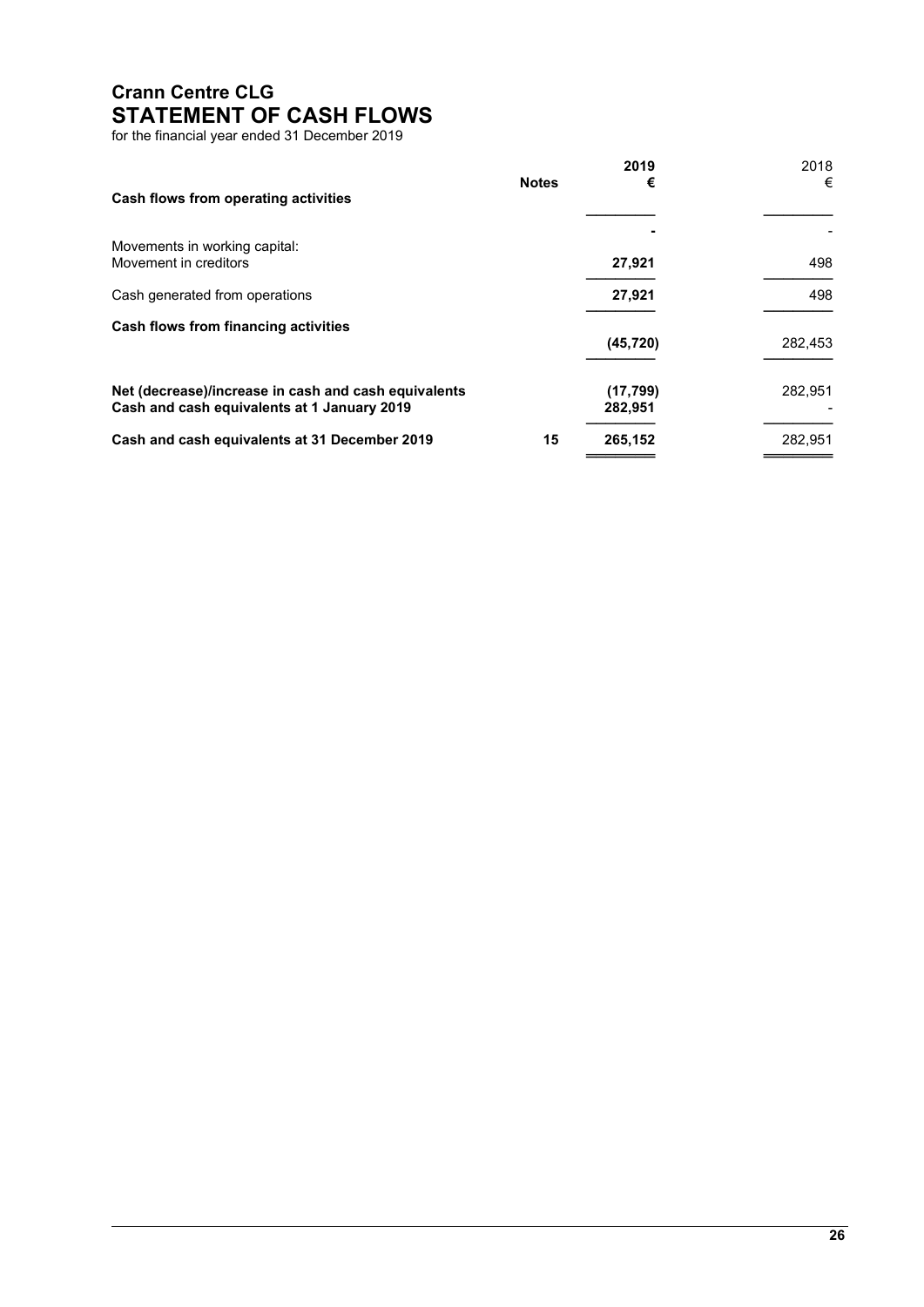### Crann Centre CLG NOTES TO THE FINANCIAL STATEMENTS

for the financial year ended 31 December 2019

#### $\overline{1}$ . **GENERAL INFORMATION**

Crann Centre CLG is a company limited by guarantee incorporated in the Republic of Ireland. The registered office of the company is Classis Road, Ovens, Ballincollig, Co. Cork which is also the principal place of business of the company The financial statements have been presented in Euro (€) which is also the functional currency of the company.

### 2. SUMMARY OF SIGNIFICANT ACCOUNTING POLICIES

 The following accounting policies have been applied consistently in dealing with items which are considered material in relation to the charity's financial statements.

#### Basis of preparation

The financial statements have been prepared on the going concern basis under the historical cost convention, modified to include certain items at fair value. The financial statements have been prepared in accordance with the Statement of Recommended Practice (SORP) "Accounting and Reporting by Charities preparing their accounts in accordance with the Financial Reporting Standard applicable in the UK and Republic of Ireland (FRS 102) (effective 1 January 2015)".

The company has applied the Charities SORP on a voluntary basis as its application is not a requirement of the current regulations for charities registered in the Republic of Ireland. As permitted by the Companies Act 2014, the company has varied the standard formats in that act for the Statement of Financial Activities and the Balance Sheet. Departures from the standard formats, as outlined in the Companies Act 2014, are to comply with the requirements of the Charities SORP and are in compliance with section 4.7, 10.6 and 15.2 of that SORP.

### Statement of compliance

 The financial statements of the company for the financial year ended 31 December 2019 have been prepared on the going concern basis and in accordance with the Statement of Recommended Practice (SORP) "Accounting and Reporting by Charities preparing their accounts in accordance with the Financial Reporting Standard applicable in the UK and Republic of Ireland (FRS 102) (effective 1 January 2015)" and FRS 102 "The Financial Reporting Standard applicable in the UK and Republic of Ireland".

#### Fund accounting

The following are the categorises of funds maintained:

#### Restricted funds

Restricted funds represent income received which can only be used for particular purposes, as specified by the donors. Such purposes are within the overall objectives of the company.

### Unrestricted funds

Unrestricted funds consist of General and Designated funds.

- General funds represent amounts which are expendable at the discretion of the board, in furtherance of the objectives of the company.

- Designated funds comprise unrestricted funds that the board has, at its discretion, set aside for particular purposes. These designations have an administrative purpose only, and do not legally restrict the board's discretion to apply the fund.

#### Income

 Voluntary income or capital is included in the Statement of Financial Activities when the company is legally entitled to it, its financial value can be quantified with reasonable certainty and there is reasonable certainty of its ultimate receipt. Entitlement to legacies is considered established when the company has been notified of a distribution to be made by the executors. Income received in advance of due performance under a contract is accounted for as deferred income until earned. Grants for activities are recognised as income when the related conditions for legal entitlement have been met. All other income is accounted for on an accruals basis.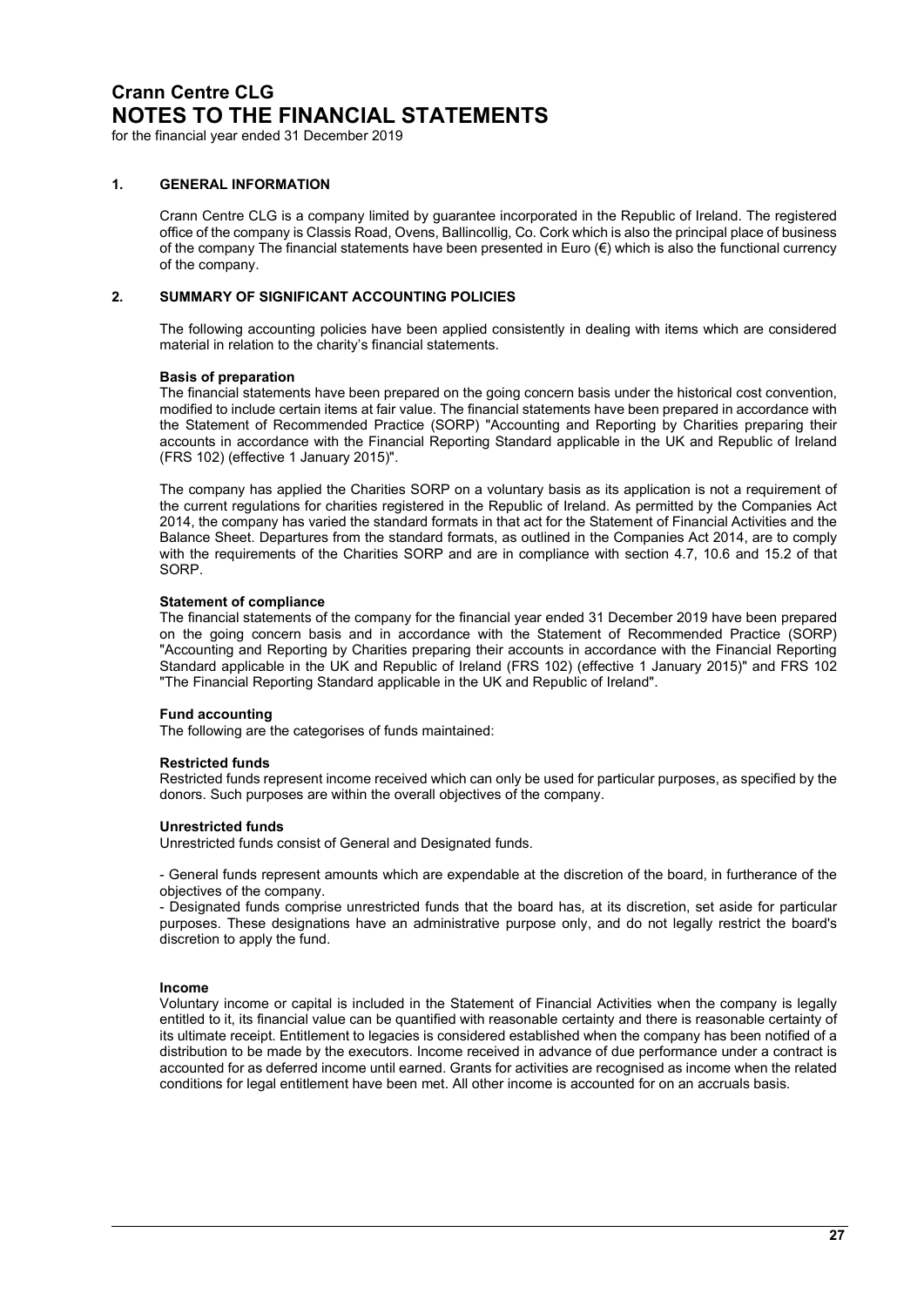### Crann Centre CLG **NOTES TO THE FINANCIAL STATEMENTS** continued

for the financial year ended 31 December 2019

#### **Expenditure**

 All resources expended are accounted for on an accrual's basis. Charitable activities include costs of services and grants, support costs and depreciation on related assets. Costs of generating funds similarly include fundraising activities. Non-staff costs not attributed to one category of activity are allocated or apportioned prorata to the staffing of the relevant service. Finance, HR, IT, and administrative staff costs are directly attributable to individual activities by objective. Governance costs are those associated with constitutional and statutory requirements.

#### Cash at bank and in hand

 Cash at bank and in hand comprises cash on deposit at banks requiring less than three months' notice of withdrawal.

#### **Taxation**

 No current or deferred taxation arises as the company has been granted charitable exemption. Irrecoverable valued added tax is expensed as incurred.

#### **Foreign currencies**

 The financial statements are prepared in Euro (€) which is the functional currency of the charity. Foreign currency transactions are recorded in Euro at the rate ruling on the date of the transaction. Monetary assets and liabilities denominated in foreign currencies are translated into Euro at the balance sheet date. The resulting gains and losses are dealt with in the Statement of Financial Activities.

#### Pensions

The company operates a defined contribution pension scheme for employees. The assets of the scheme are held separately from those of the company. Annual contributions payable to the company's pension scheme are charged to the income and expenditure account in the period to which they relate

#### 3. PERIOD OF FINANCIAL STATEMENTS

The comparative figures relate to the 5-month period ended 31 December 2018.

### 4. INCOME

| 4.1 | <b>DONATIONS AND LEGACIES</b>        |                        | <b>Unrestricted</b><br><b>Funds</b> | <b>Restricted</b><br><b>Funds</b> | 2019    | 2018  |
|-----|--------------------------------------|------------------------|-------------------------------------|-----------------------------------|---------|-------|
|     |                                      |                        | €                                   | €                                 | €       | €     |
|     | Donations and legacies               |                        | 361,105                             | $\blacksquare$                    | 361,105 | 2,585 |
| 4.2 | <b>CHARITABLE ACTIVITIES</b>         |                        | <b>Unrestricted</b><br><b>Funds</b> | <b>Restricted</b><br><b>Funds</b> | 2019    | 2018  |
|     |                                      |                        | €                                   | €                                 | €       | €     |
|     | Income from charitable activities    |                        |                                     | 31,000                            | 31,000  |       |
| 4.3 | <b>OTHER TRADING ACTIVITIES</b>      |                        | <b>Unrestricted</b><br><b>Funds</b> | <b>Restricted</b><br><b>Funds</b> | 2019    | 2018  |
|     |                                      |                        | €                                   | €                                 | €       | €     |
|     | Other trading activities             |                        | 1,675                               |                                   | 1,675   |       |
| 5.  | <b>EXPENDITURE</b>                   |                        |                                     |                                   |         |       |
| 5.1 | <b>CHARITABLE ACTIVITIES</b>         | <b>Direct</b><br>Costs | Other<br><b>Costs</b>               | <b>Support</b><br><b>Costs</b>    | 2019    | 2018  |
|     |                                      | €                      | €                                   | €                                 | €       | €     |
|     | Expenditure on charitable activities | 197,722                | 83,539                              | 112,519                           | 393,780 | 2,585 |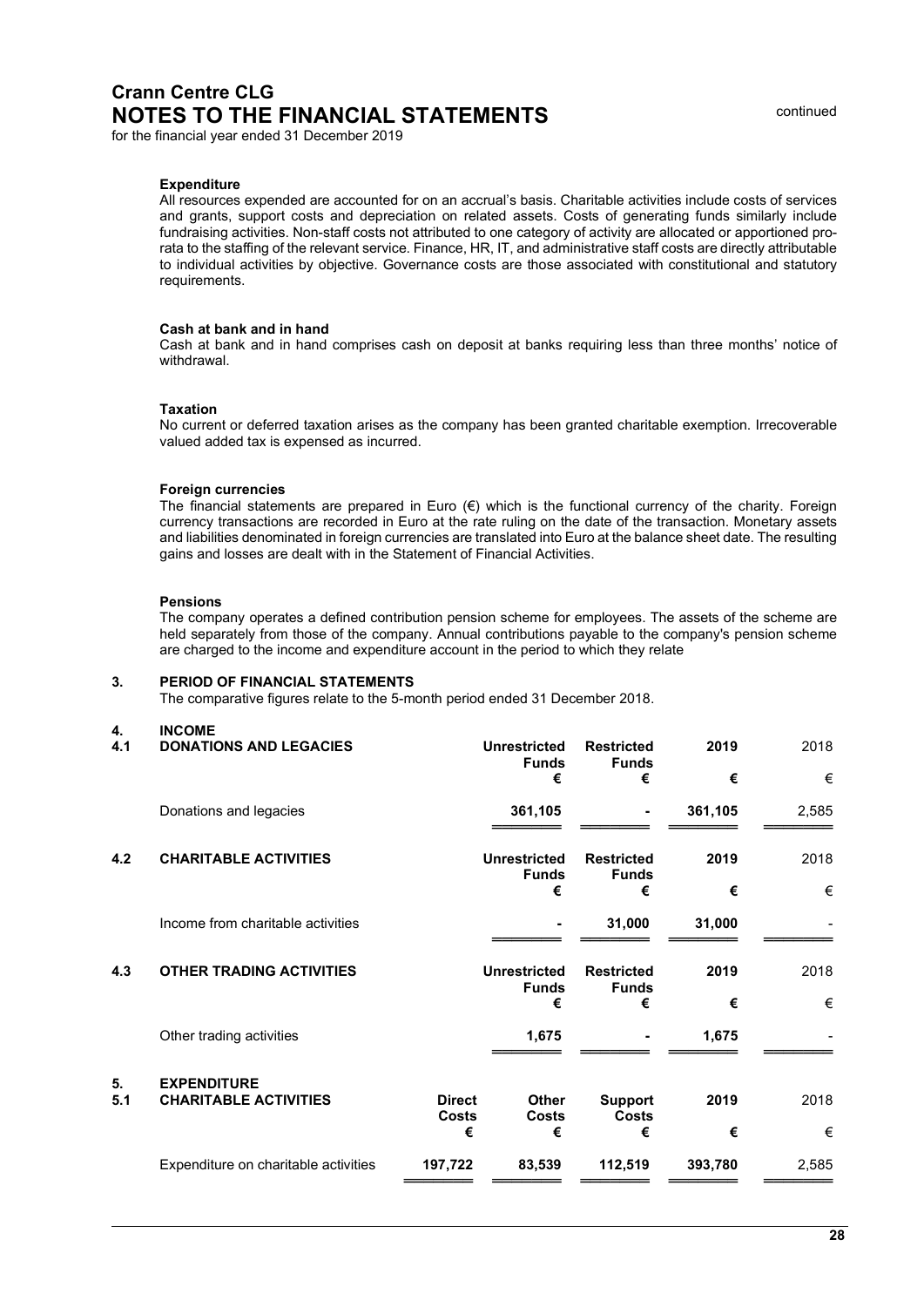## Crann Centre CLG NOTES TO THE FINANCIAL STATEMENTS **EXAMPLE STATEMENTS** continued

for the financial year ended 31 December 2019

| 6 | <b>SUPPORT COSTS</b>                       | <b>Charitable</b><br><b>Activities</b> | 2019    | 2018 |
|---|--------------------------------------------|----------------------------------------|---------|------|
|   |                                            | €                                      | €       | €    |
|   | Governance costs                           | 42,091                                 | 42,091  |      |
|   | Information technology                     | 14,960                                 | 14,960  |      |
|   | Advertising                                | 3,065                                  | 3,065   |      |
|   | HR (includes allocation of staff salaries) | 52,403                                 | 52,403  |      |
|   |                                            |                                        |         |      |
|   |                                            | 112,519                                | 112,519 |      |
|   |                                            |                                        |         |      |

#### $7.$ **EMPLOYEES AND REMUNERATION**

### Number of employees

 The average number of persons employed (including executive directors) during the financial year was as follows:

|                                                              | 2019<br><b>Number</b>      | 2018<br>Number |
|--------------------------------------------------------------|----------------------------|----------------|
| Administration<br>Management                                 | 3                          |                |
|                                                              | 4                          |                |
| The staff costs comprise:                                    | 2019<br>€                  | 2018<br>€      |
| Wages and salaries<br>Social security costs<br>Pension costs | 141,294<br>14,693<br>6,056 |                |
|                                                              | 162,043                    |                |

#### $8.$ **KEY MANAGEMENT PERSONNEL**

There are no employees who received employee benefits excluding employer pension costs) of more than £60,000 ( $\epsilon$ 70,000) for the reporting period.

Remuneration of the Chief Executive Officer for the year comprised as follows:

|                         | 2019        |
|-------------------------|-------------|
| Gross Salary & BIK      | €<br>63.750 |
| Employers pension cont. | 1.912       |

| 9. | <b>CREDITORS</b><br>Amounts falling due within one year | 2019<br>€ | 2018<br>€ |
|----|---------------------------------------------------------|-----------|-----------|
|    | Trade creditors                                         | 5.391     | 498       |
|    | Taxation and social security costs (Note 10)            | 8,338     |           |
|    | Accruals                                                | 14,690    |           |
|    |                                                         | 28,419    | 498       |
|    |                                                         |           |           |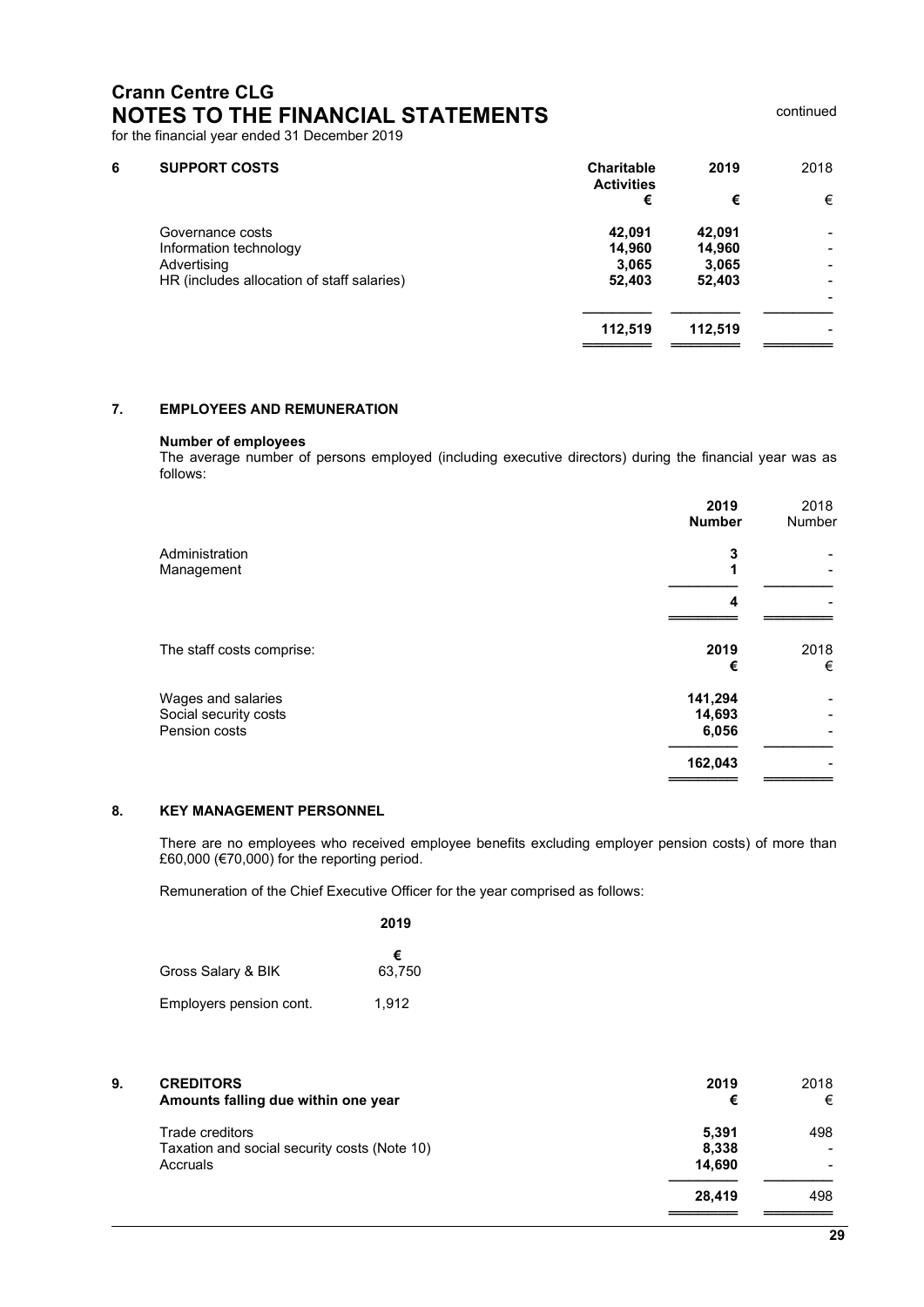|                 | <b>Crann Centre CLG</b><br><b>NOTES TO THE FINANCIAL STATEMENTS</b><br>for the financial year ended 31 December 2019 |           | continued |
|-----------------|----------------------------------------------------------------------------------------------------------------------|-----------|-----------|
| 10 <sub>1</sub> | <b>TAXATION AND SOCIAL SECURITY</b>                                                                                  | 2019<br>€ | 2018<br>€ |
|                 | <b>Creditors:</b><br>PAYE / PRSI                                                                                     | 8.338     |           |

#### $11.$ PENSION COSTS - DEFINED CONTRIBUTION

The company operates a defined contribution pension scheme. The assets of the scheme are held separately from those of the company in an independently administered fund. Pension costs amounted to €6,056 (2018 - €0.00).

| 12. | <b>DEFERRED INCOME</b>                                     |           | 2019<br>€            | 2018<br>€                           |
|-----|------------------------------------------------------------|-----------|----------------------|-------------------------------------|
|     | At 1 January 2019<br>(Decrease)/Increase in financial year |           | 282,453<br>(45, 720) | $\overline{\phantom{a}}$<br>282,453 |
|     | At 31 December 2019                                        |           | 236,733              | 282,453                             |
|     |                                                            | 2019<br>€ |                      |                                     |
|     | American Fund                                              | 232,733   |                      |                                     |
|     | The Hospital Saturday Fund                                 | 4,000     |                      |                                     |

### 13. Funding

| Agency                                     | <b>Cork County Council Creative Ireland County Cork Grant</b><br><b>Scheme</b>                                                                                                                               |
|--------------------------------------------|--------------------------------------------------------------------------------------------------------------------------------------------------------------------------------------------------------------|
| Purpose of the Grant                       | This grant was to support the development of the Breaking<br>Barriers Theatre Group at The Crann Centre. It funded the<br>Christmas performance by the children and teenagers who form<br>the theatre group. |
| <b>Total Fund</b>                          |                                                                                                                                                                                                              |
| Expenditure                                | 1.000                                                                                                                                                                                                        |
| Fund deferred or due at financial year end |                                                                                                                                                                                                              |
| Received in the financial year             | 1.000                                                                                                                                                                                                        |
| <b>Capital Grant</b>                       | <b>Capital Grant</b>                                                                                                                                                                                         |
| Restriction on use                         | <b>Breaking Barriers Theatre Group</b>                                                                                                                                                                       |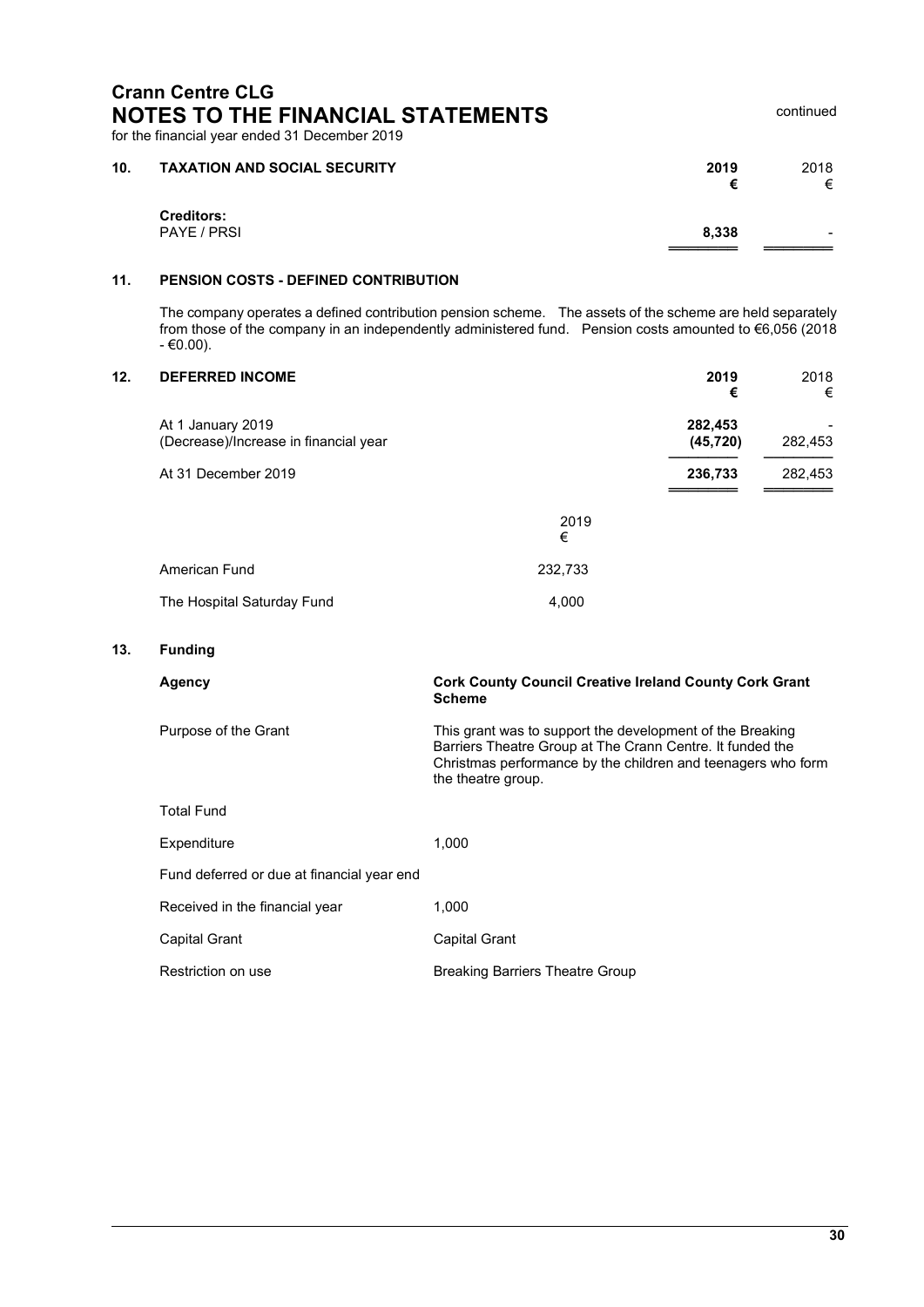# Crann Centre CLG **NOTES TO THE FINANCIAL STATEMENTS Example 20 CONTINUED** COntinued

for the financial year ended 31 December 2019

| <b>Funding</b>                             | <b>The Tomar Trust</b>                                                                                                                                                                                                                                                               |
|--------------------------------------------|--------------------------------------------------------------------------------------------------------------------------------------------------------------------------------------------------------------------------------------------------------------------------------------|
| Purpose of the Grant                       | This grant was to support the development and delivery of the<br>Wheelchair Skills course at The Crann Centre. It covered the<br>cost of equipment, the fees for of the course creator and<br>instructors who delivered the programme on a consultancy basis<br>at The Crann Centre. |
| <b>Total Fund</b>                          | 30,000                                                                                                                                                                                                                                                                               |
| Fund deferred or due at financial year end | Nil                                                                                                                                                                                                                                                                                  |
| Received in the financial year             | 30.000                                                                                                                                                                                                                                                                               |
| Restriction on use                         | Wheelchair Skills course                                                                                                                                                                                                                                                             |
| <b>Funding</b>                             | The Hospital Saturday Fund                                                                                                                                                                                                                                                           |
| Purpose of the Grant                       | This grant was to support the development and delivery of a<br>Pressure Care programme for adults, children, and their parents.                                                                                                                                                      |
| <b>Total Fund</b>                          | 4,000                                                                                                                                                                                                                                                                                |
| Fund deferred or due at financial year end | 4.000                                                                                                                                                                                                                                                                                |
| Received in the financial year             | Nil                                                                                                                                                                                                                                                                                  |
| Restriction on use                         | Pressure Care programme                                                                                                                                                                                                                                                              |

#### 14. STATUS

The company is limited by guarantee not having a share capital.

The liability of the members is limited.

Every member of the company undertakes to contribute to the assets of the company in the event of its being wound up while they are members, or within one year thereafter, for the payment of the debts and liabilities of the company contracted before they ceased to be members, and the costs, charges and expenses of winding up, and for the adjustment of the rights of the contributors among themselves, such amount as may be required, not exceeding  $\epsilon$  1.

| 15. | <b>CASH AND CASH EQUIVALENTS</b> | 2019    | 2018<br>€ |
|-----|----------------------------------|---------|-----------|
|     | Cash and bank balances           | 265.152 | 282.951   |

#### 16. POST-BALANCE SHEET EVENTS

 With the impact of Covid-19m the centre has been closed for the past while but are confident will open shortly. Plans are in place to develop the services online also.

#### 17. APPROVAL OF FINANCIAL STATEMENTS

 The financial statements were approved and authorised for issue by the Board of Directors on ................................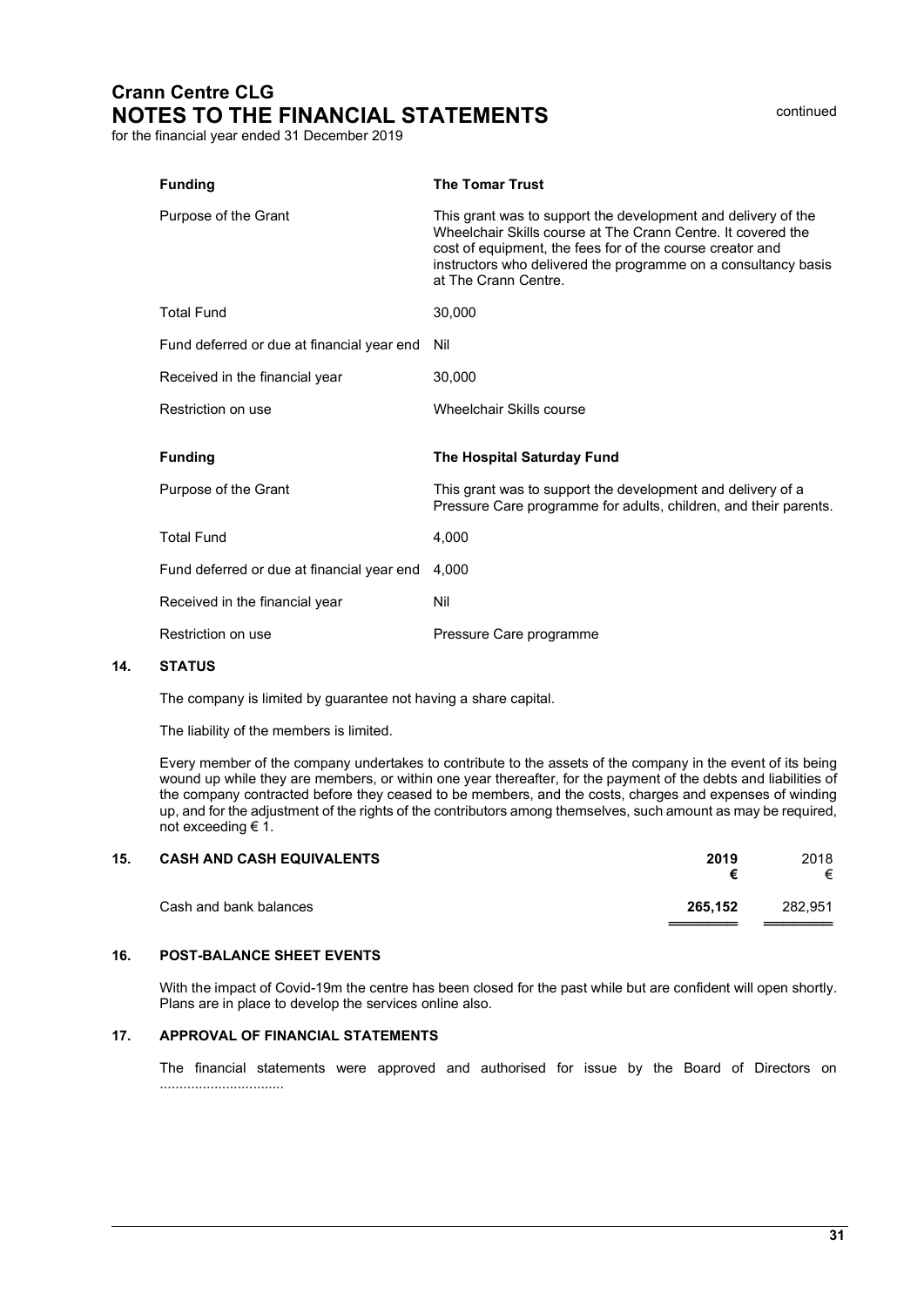### CRANN CENTRE CLG

### SUPPLEMENTARY INFORMATION

### RELATING TO THE FINANCIAL STATEMENTS

### FOR THE FINANCIAL YEAR ENDED 31 DECEMBER 2019

NOT COVERED BY THE REPORT OF THE AUDITORS